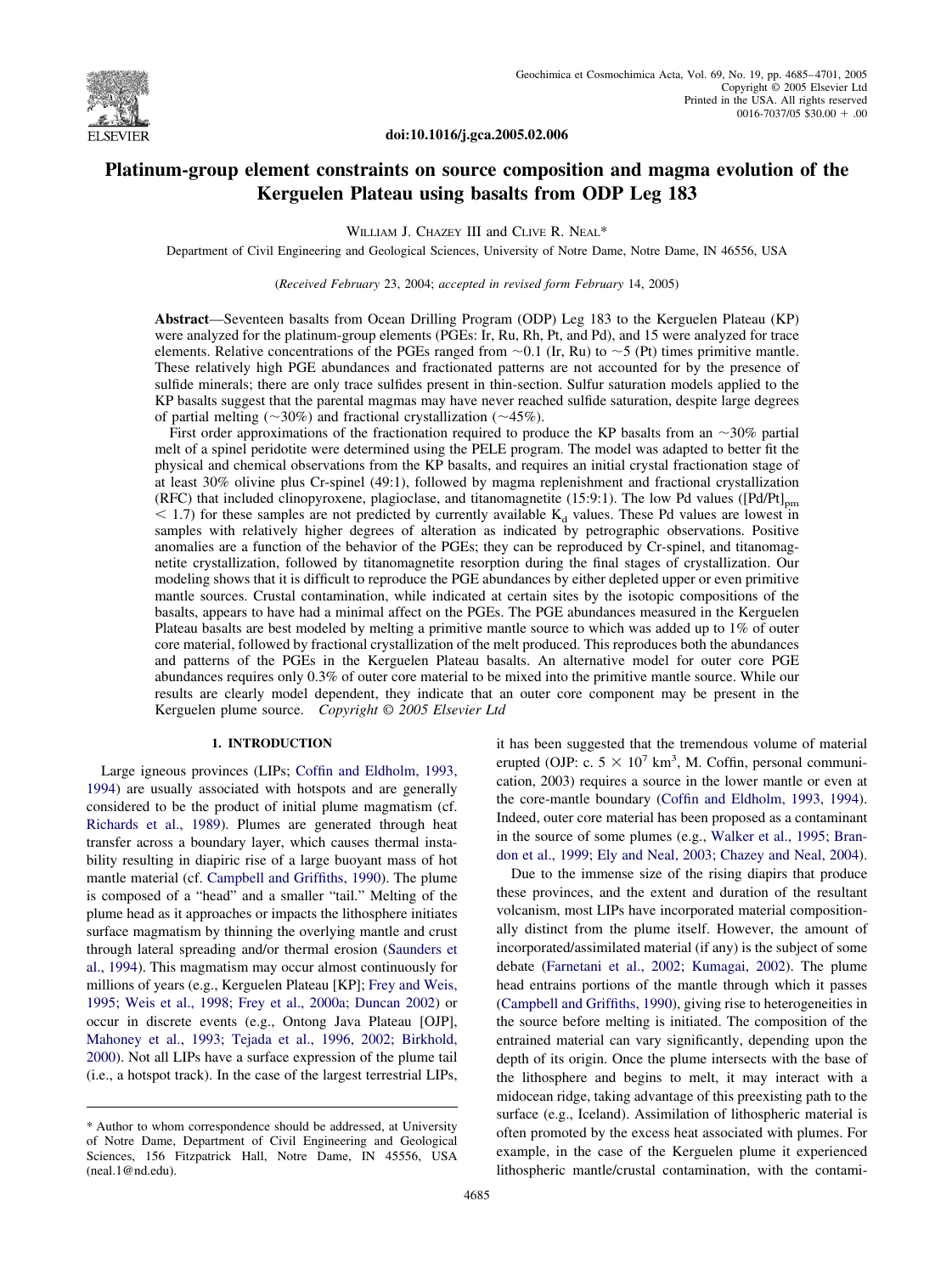<span id="page-1-0"></span>

Fig. 1. Map of the Kerguelen Plateau, Broken Ridge, and other features associated with the Kerguelen plume. Numbered points represent Deep Sea Drilling Project (DSDP) and Ocean Drilling Program (ODP) drill and dredge sites (adapted from [Neal et al., 2002\)](#page-15-0). Samples for this study are taken from Sites 1136, 1137, 1138, 1141 and 1142.

nants having been defined using a combination of trace element and isotopic signatures [\(Frey et al., 2002; Neal et al., 2002;](#page-15-0) [Weis and Frey, 2002\)](#page-15-0).

In this paper, we use the platinum-group elements (PGEs; Ir, Ru, Rh, Pt, and Pd) to explore the possibility that a small outer core component may be present in the Kerguelen Plateau through the analysis of 17 samples returned from Ocean Drilling Program (ODP) Leg 183. The samples analyzed are from Sites 1136, 1137, and 1138 on the KP, and Sites 1141 and 1142 on Broken Ridge (Fig. 1). The use of PGE abundances and patterns to assess core involvement in a mantle plume has previously been applied to the OJP [\(Ely and Neal, 2003;](#page-14-0) [Chazey and Neal, 2004\)](#page-14-0). In the case of the Kerguelen Plateau, we will show that the basalts are relatively enriched in the PGEs, which exhibit lithophile behavior during magmatic evolution. Illustrative modeling of PGE abundances and normalized profiles is conducted to explore the feasibility of an outer core component being present in these basalts.

## **2. BACKGROUND**

The Kerguelen Plateau is a northwest-southeast trending basaltic province,  $\sim$  2300 km long by 200–600 km wide, covering  $\sim$ 1.5  $\times$  10<sup>6</sup> km<sup>2</sup> in the southern Indian Ocean (Fig. 1). Ocean Drilling Program (ODP) Leg 183 drilled eight sites (1135–1142; Fig. 1), seven of which recovered basement [\(Cof](#page-14-0)[fin et al., 2000\)](#page-14-0). Aside from recent volcanism (e.g., the Kerguelen Archipelago, 30–0 Ma), the bulk of the KP is currently submarine, although ODP Leg 183 found evidence that currently submarine portions of the KP were once above sea level during their formation [\(Frey et al., 2000a; Mohr et al., 2002\)](#page-14-0). The initial phase of KP magmatism began at  $\sim$ 118–119 Ma during the breakup of Antarctica, Australia, and India, creating what is now the southern portion of the plateau [\(Duncan, 2002\)](#page-14-0) and the Rajmahal Traps in Northern India [\(Kent et al., 2002\)](#page-15-0). This upper age limit may be extended (to  $\sim$ 130 Ma) if the Bunbury basalts in southeastern Australia owe their origin to the Kerguelen hotspot [\(Mahoney et al., 1983; Frey et al., 1996\)](#page-15-0). The basalts from Elan Bank in the western KP erupted at  $\sim$  108 Ma [\(Duncan, 2002\)](#page-14-0) and contained unequivocal evidence of continental crust involvement (e.g., [Nicolaysen et al., 2001;](#page-15-0) [Weis et al., 2001; Ingle et al., 2002\)](#page-15-0). The central section of the KP was formed at 101–102 Ma (Site 1138), followed by Broken Ridge at 94–95 Ma, which was split from the central KP during the opening of the Southeast Indian Ridge (SEIR) at  $\sim$ 42 Ma and now lies well to the northeast of the KP [\(Pringle](#page-15-0) [and Duncan, 2000; Duncan, 2002\)](#page-15-0). At 82 Ma, another feature associated with the Kerguelen plume, the Ninetyeast Ridge, also began to form [\(Weis et al., 1991\)](#page-16-0). The SEIR was moving northward at the time, but maintained its position relative to the plume with several southward ridge jumps [\(Royer et al., 1991\)](#page-16-0). A ridge jump at  $\sim$ 38 Ma terminated the formation of the Ninetyeast ridge [\(Mahoney et al., 1995\)](#page-15-0). The northern part of the KP formed at  $\sim$ 40 Ma [\(Duncan, 2002\)](#page-14-0), while the Kerguelen Archipelago has been erupting since 30 Ma with the strongest period of magmatism between 29 and 25 Ma [\(Weis et](#page-16-0) [al., 1998; Frey et al., 2000b\)](#page-16-0). Present-day volcanic activity is primarily limited to the islands of Heard and McDonald to the southeast of the archipelago [\(Barling et al., 1994\)](#page-14-0). The Ninetyeast Ridge, Kerguelen Archipelago, and McDonald and Heard Islands represent the volcanic activity of the tail of the Kerguelen plume. These features, along with the KP, represent  $\sim$ 120 m.y. of continuous plume activity.

Results from the ODP Leg 119, 120, and 183 Kerguelen Plateau basement samples (see Fig. 1 for site locations) together with previous results from dredging [\(Davies et al., 1989;](#page-14-0) [Weis et al., 1989, 2002\)](#page-14-0) suggest that the KP has had a very complex history. The south and central KP are comprised of tholeiitic to transitional basalts, while the northern KP and the Kerguelen Archipelago become more alkalic with decreasing age [\(Weis et al., 1993, 1998; Frey et al., 2000b\)](#page-16-0). All of the KP basalts are evolved, with an MgO content ranging from 4 to 9 wt%, with most recent Kerguelen Archipelago basalts containing a higher proportion of more evolved compositions. Modeling of these young, evolved basalts also indicates a lower degree of partial melting produced the lavas that formed the archipelago relative to earlier KP basalts, suggesting a decreasing heat supply from the KP hotspot over time [\(Frey et al.,](#page-15-0) [2000b\)](#page-15-0).

Three compositionally distinct reservoirs have been involved in the generation of the KP, as inferred from isotope data: the plume itself, the SEIR (which affected the north of the KP) and continental material (which affected the south and west portion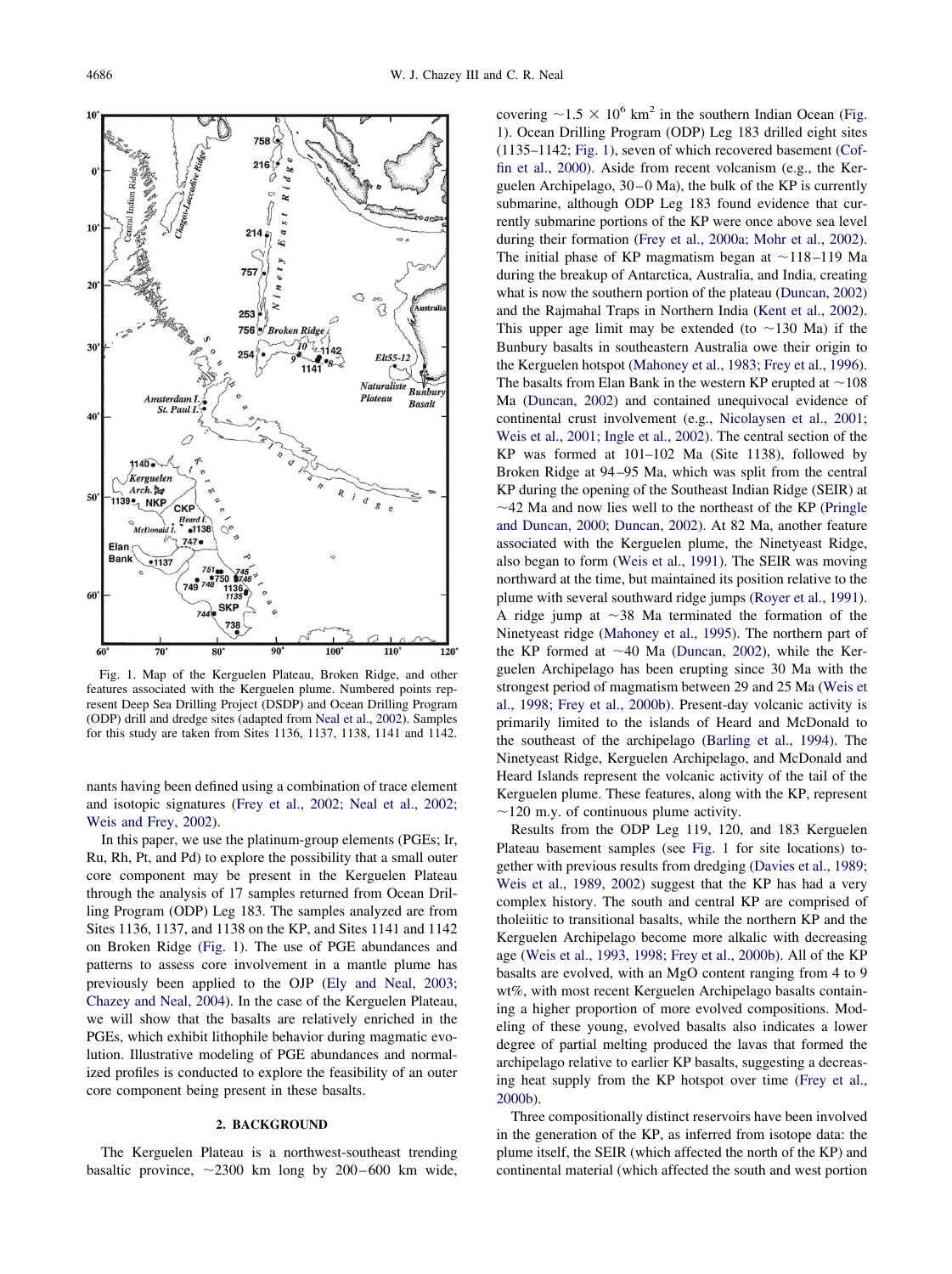of the KP). The plume component has been defined as having a relatively enriched mantle isotopic signature [\(Salters et al.,](#page-16-0) [1992; Weis et al., 1993, 2002; Mahoney et al., 1995; Frey and](#page-16-0) [Weis, 1995, 1996; Mattielli et al., 1999\)](#page-16-0), intermediate between EMI and EMII in a Sr-Nd isotopic diagram. [Weis et al. \(1998\)](#page-16-0) proposed that the uncontaminated Kerguelen plume signature (the plume tail) is best represented by the combined isotopic ranges of the Upper Miocene Series (10.2–6.6 Ma) and Mount Ross rocks (1–0.1 Ma) of the Kerguelen Archipelago. Subsequently, [Neal et al. \(2002\),](#page-15-0) used isotope data and trace element ratios to suggest that the alkali basalts at Sites 1141 and 1142 on Broken Ridge represent the pure plume signature  $\binom{8^8}{5r}$ <br>  $\binom{86}{5r}$ , = 0.70533–0.70566,  $\varepsilon_{Nd}(t) = +0.3$  to +0.5, (<sup>206</sup>Pb/<br>  $\binom{204}{4}$ Pb)<sub>t</sub> = 17.989–18.022, (<sup>207</sup>Pb/<sup>204</sup>Pb)<sub>t</sub> = 15.586–15.611,  $(^{208}Pb/^{204}Pb)_t = 38.593-38.770$ ,  $(La/Nb)_{pm}$  and  $(Th/Ta)_{pm}$ 1, where pm denotes primitive mantle-normalized and t represents age-corrected isotope data].

In the south and west of the KP (Sites 738 and 1137; [Fig. 1\)](#page-1-0), isotopic data indicate a strong continental influence [\(Storey et](#page-16-0) [al., 1992; Ingle et al., 2002\)](#page-16-0). Strontium and Nd isotopes show strong enrichments, plotting beyond EMI and EMII towards continental material [\(Weis et al., 1993; Mahoney et al., 1995\)](#page-16-0). The basalts at these sites have high  $207Pb/204Pb$  values for given  $206Pb/204Pb$ , which is also consistent with continental crust [\(Ingle et al., 2002\)](#page-15-0). Unradiogenic Os isotope signatures from Mont Trapeze harzburgite xenoliths suggest that there may be pieces of Gondwanaland subcontinental lithosphere underlying the Kerguelen Archipelago [\(Hassler and Shimizu,](#page-15-0) [1998\)](#page-15-0). The only direct evidence of continental crust being present at the formation of the KP is at Elan Bank, where garnet gneiss is present as cobbles in an interflow conglomerate [\(Cof](#page-14-0)[fin et al., 2000; Nicolaysen et al., 2001; Weis et al., 2001\)](#page-14-0).

Trace element data for the Kerguelen Plateau basalts are consistent with the isotopic data. Ratios such as  $(La/Nb)_{pm}$  and  $(Th/Ta)_{\text{pm}}$  should be  $\sim$ 1 for mantle-derived basalts (e.g., Sun and McDonough, 1989; [McDonough and Sun, 1995\)](#page-15-0). However, basalt samples from across the KP, including Broken Ridge, have values for these ratios that decrease from  $\sim$ 2 where there is a continental crust influence (Site 738) to more typical ocean island basalt (OIB) values at  $\sim$  1 [\(Salters et al.,](#page-16-0) [1992;](#page-16-0) [Mahoney et al., 1995\)](#page-15-0). As mentioned above, enrichment of Sr, Nd, and 207/204Pb for a given 206/204Pb towards continental crust values also occurs in these samples, with this influence decreasing to the north and east. Samples from Site 1140 have been interpreted as being derived from a source containing 63%–99% of a depleted mantle component, and have compositions that are considered to be intermediate between the enriched plume signature and the SEIR [\(Weis and](#page-16-0) [Frey, 2002\)](#page-16-0). Isotopic characteristics also shift to this more MORB-like signature.

## **3. ANALYTICAL TECHNIQUES**

Samples were chosen on the basis of being the least altered available from each unit. Several grams of each of the samples analyzed were prepared as described in [Chazey et al. \(2003\).](#page-14-0) The amount of powder varied from sample to sample, but to minimize the PGE nugget effect (cf. [Tredoux and McDonald, 1996\)](#page-16-0), no less than  $\sim$ 3 g of sample were powdered. Two hundred and fifty milligrams of each sample powder and the CANMET PGE reference material UMT-1 were then dissolved in sequential stages and analyzed by inductively coupled plasma mass spectrometry (ICP-MS; Fisons PlasmaQuad II+) as described by [Ely et](#page-14-0)

[al. \(1999\).](#page-14-0) The PGE data were reduced using the method of [Ely and](#page-14-0) [Neal \(2001\),](#page-14-0) which gives realistic error analysis for each sample and standard analyzed. Unless otherwise noted, the isotopes that were analyzed to determine the total element concentrations presented in [Table 1](#page-3-0) are <sup>102</sup>Ru, <sup>103</sup>Rh, <sup>105</sup>Pd, <sup>191</sup>Ir, and <sup>195</sup>Pt. For details regarding the analytical procedures used in determining the trace element contents of the samples discussed in this paper, see [Jenner et al. \(1990\)](#page-15-0) and [Neal \(2001\).](#page-15-0) Trace element concentrations for the Site 1137 garnet gneiss were determined using ICP-MS analysis of  $LiBO<sub>2</sub>$  fusions as described in [Neal et al. \(2002\).](#page-15-0) Major element data were acquired via X-ray fluorescence at the University of Massachusetts at Amherst following the methods described by [Rhodes \(1996\).](#page-16-0)

## **4. PETROGRAPHY**

The Kerguelen samples analyzed [\(Table 1\)](#page-3-0) are generally seriate or sparsely to moderately plagioclase- and clinopyroxene-phyric basalts. In-depth petrographic summaries can be found in [Coffin et al. \(2000\)](#page-14-0) and [Neal et al. \(2002\).](#page-15-0) We present a brief summary here.

Samples near the edges of a flow or pillow unit generally have intergranular or intersertal textures; less-commonly they are trachytic or subtrachytic. Samples from the interiors of these units tend to have a somewhat larger grain size and subophitic to intergranular or intersertal textures. These coarser grained basalts are dominated by subhedral to anhedral plagioclase in the groundmass, ranging from 45 to 70 modal % of each sample, while partially altered anhedral clinopyroxene (15–40 modal %) and devitrified glass make up the bulk of the remaining portion. Plagioclase and olivine  $(<$  5 modal %) phenocrysts are found both as isolated crystals and in some cases as glomerocrysts (e.g., 1136 18R-6 Pc.2, 19–24 cm). Clinopyroxene phenocrysts are partially resorbed in most cases. Total phenocrysts range from none in some samples at Sites 1138 and 1141 to almost 20% in samples from Site 1136. Reflected light microscopy revealed that the all the KP basalts examined contain 1%–4% subhedral, partially resorbed titanomagnetite. Primary sulfides are present as minute  $(50 \mu m)$  maximum size and impossible to polish well enough to identify) interstitial blebs, but are rare  $\ll 1$  modal %).

## **4.1. Site 1136**

The three basalt units are sparsely to moderately plagioclasephyric, with lesser amounts of clinopyroxene and olivine [\(Cof](#page-14-0)[fin et al., 2000\)](#page-14-0). Olivine is only found as an altered phenocryst phase in Unit 1. Phenocrysts occur either as individual crystals or glomerocrystic intergrowths. These occur in an intergranular to granular groundmass of clinopyroxene, titanomagnetite, plagioclase, with or without altered glass.

# **4.2. Site 1137**

Two samples from Site 1137 on Elan Bank were analyzed. Sample 1137A 26R1, Pc4, Unit 2B is an aphyric tholeiitic basalt that exhibits an intergranular to intersertal texture of plagioclase, clinopyroxene, titanomagnetite, and variably altered mesostasis. The second sample, 1137A 36R1, 32–37, is a relatively coarse-grained garnet-biotite gneiss cobble from an interflow conglomerate [\(Coffin et al., 2000\)](#page-14-0). It contains poikiloblastic garnets set in a xenoblastic groundmass of K-feldspar, plagioclase, and quartz, with accessory zircon. The groundmass exhibits a weakly gneissic texture.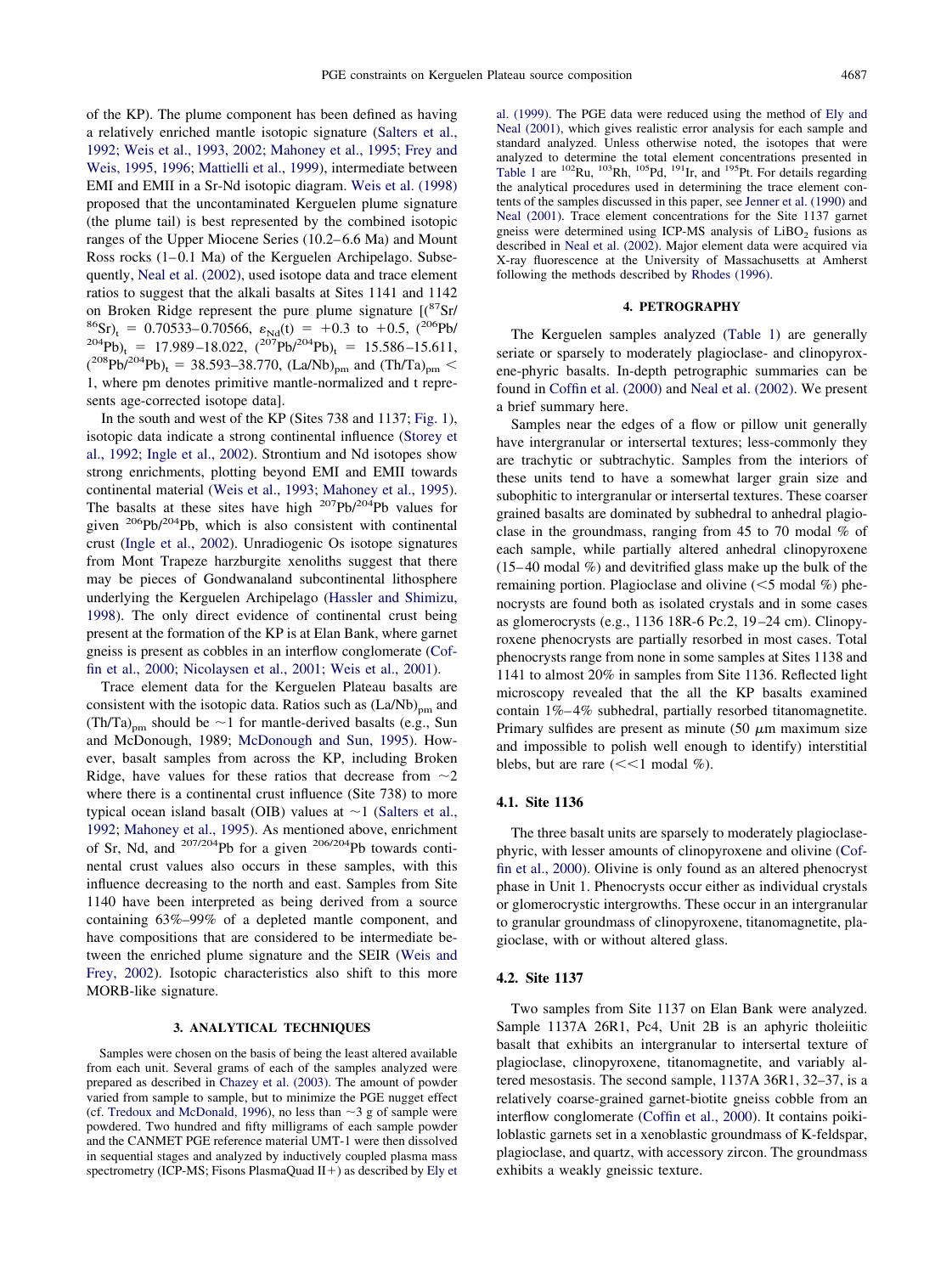<span id="page-3-0"></span>

| Leg | Site | Hole | Core       | Section        | Piece          | Interval (cm) |                | Type<br>Unit      |      | Ir               | $2\sigma$                      | Ru              | $2\sigma$        |     | Rh         | $2\sigma$  | Pt   | $2\sigma$ | Pd   | $2\sigma$ |
|-----|------|------|------------|----------------|----------------|---------------|----------------|-------------------|------|------------------|--------------------------------|-----------------|------------------|-----|------------|------------|------|-----------|------|-----------|
| 183 | 1136 | A    | 16R        | $\overline{2}$ | 2A             | $24 - 30$     | -1             | tholeiitic        |      | 0.75             | 0.14                           | 1.04            | 0.12             |     | 0.85       | 0.05       | 8.2  | 0.3       | 7.4  | 0.4       |
| 183 | 1136 | A    | 18R        | 6              | $\overline{2}$ | $19 - 24$     | 2              | tholeiitic        |      | <b>BDL</b>       | <b>BDL</b>                     | 0.35            | 0.14             |     | 0.40       | 0.04       | 7.8  | 1.6       | 5.6  | 1.1       |
| 183 | 1137 | A    | 26R        |                | $\overline{4}$ | $37 - 43$     |                | 2B<br>tholeiitic? |      | 0.97             | 0.56                           | 0.97            | 0.53             |     | 1.42       | 0.27       | 32.6 | 6.7       | 15.4 | 4.5       |
| 183 | 1137 | A    | 36R        | 1              | 1A             | $32 - 37$     | 6              | garnet-biotite    |      | <b>BDL</b>       | <b>BDL</b>                     | 0.58            | 0.39             |     | 0.31       | 0.26       | 18.3 | 4.8       | 6.1  | 1.9       |
|     |      |      |            |                |                |               |                | gneiss            |      |                  |                                |                 |                  |     |            |            |      |           |      |           |
| 183 | 1138 | A    | 80R        |                | 7              | $39 - 42$     | 3              | tholeiitic        |      | 2.08             | 0.67                           | 1.56            | 0.37             |     | 1.27       | 0.40       | 15.3 | 8.0       | 9.2  | 1.0       |
| 183 | 1138 | A    | <b>80R</b> | 5              | $\overline{1}$ | $4 - 11$      | 5              | tholeiitic        |      | 0.60             | 0.31                           | 0.28            | 0.25             |     | 0.37       | 0.26       | 12.8 | 4.1       | 8.4  | 1.5       |
| 183 | 1138 | A    | 81R        | $\overline{4}$ | 12             | $116 - 120$   | $\overline{7}$ | tholeiitic        |      | 1.35             | 0.30                           | 1.07            | 0.07             |     | 0.83       | 0.08       | 17.5 | 0.8       | 8.9  | 1.0       |
| 183 | 1138 | A    | 82R        | 5              | 7B             | $75 - 84$     | 9              | tholeiitic        |      | <b>BDL</b>       | <b>BDL</b>                     | <b>BDL</b>      | <b>BDL</b>       |     | 0.63       | 0.31       | 11.5 | 3.3       | 8.2  | 2.8       |
| 183 | 1138 | A    | 84R        | -1             | 5B             | $67 - 70$     |                | 12<br>tholeiitic  |      | 0.88             | 0.46                           | 0.69            | 0.36             |     | <b>BDL</b> | <b>BDL</b> | 19.1 | 1.5       | 11.7 | 2.4       |
| 183 | 1138 | A    | 85R        |                | 9              | $83 - 87$     |                | 14<br>tholeiitic  |      | <b>BDL</b>       | <b>BDL</b>                     | 0.48            | 0.24             |     | <b>BDL</b> | <b>BDL</b> | 5.8  | 2.6       | 6.5  | 3.4       |
| 183 | 1138 | A    | 86R        | 3              | 6              | $36 - 40$     |                | tholeiitic<br>17  |      | 0.51             | 0.14                           | <b>BDL</b>      | <b>BDL</b>       |     | 0.38       | 0.23       | 10.6 | 1.5       | 7.1  | 3.9       |
| 183 | 1138 | A    | 88R        | $\overline{2}$ | 10             | 134-137       |                | 21<br>tholeiitic  |      | 0.42             | 0.16                           | 0.35            | 0.12             |     | <b>BDL</b> | <b>BDL</b> | 17.9 | 4.5       | 8.3  | 3.8       |
| 183 | 1138 | A    | 89R        | 3              | 1A             | $6 - 11$      |                | 22<br>tholeiitic  |      | 0.93             | 0.65                           | 0.68            | 0.13             |     | 0.42       | 0.04       | 19.0 | 0.9       | 6.0  | 1.5       |
| 183 | 1141 | A    | 21R        | $\overline{c}$ | 1D             | $114 - 125$   | 5              | alkalic           |      | <b>BDL</b>       | <b>BDL</b>                     | 0.39            | 0.06             |     | 0.25       | 0.10       | 6.7  | 4.6       | 7.2  | 1.9       |
| 183 | 1141 | A    | 24R        | $\overline{2}$ | 2A             | $31 - 34$     | 6              | alkalic           |      | 0.47             | 0.13                           | 0.52            | 0.25             |     | 0.36       | 0.14       | 12.8 | 1.4       | 8.1  | 1.6       |
| 183 | 1142 | A    | 2R         |                | 2A             | $7 - 11$      |                | alkalic           |      | 0.85             | 0.14                           | 1.12            | 0.22             |     | 0.54       | 0.09       | 18.3 | 1.7       | 11.7 | 1.6       |
| 183 | 1142 | A    | 10R        | $\mathbf{3}$   |                | $12 - 22$     | 6              | tholeiitic        |      | 0.50             | 0.09                           | 0.32            | 0.20             |     | 0.18       | 0.04       | 10.6 | 2.8       | 3.5  | 0.8       |
|     |      |      |            |                |                |               |                |                   |      |                  |                                |                 |                  |     |            |            |      |           |      |           |
|     |      |      |            |                |                |               |                | UMT-1 $(n = 13)$  |      | 9.1              | 0.3                            | 10.6            | 0.4              |     | 10.8       | 0.4        | 118  | 4         | 104  | 4         |
|     |      |      |            |                |                |               |                | $UMT-1$ (cert.)   |      | 8.8              | 0.6                            | 10.9            | 1.5              |     | 9.5        | 1.5        | 129  | 5         | 106  | 3         |
| Leg | Site | Hole | Core       | Section        | Piece          | Interval (cm) | Unit           | Type              | MgO  | TiO <sub>2</sub> | Fe <sub>2</sub> O <sub>3</sub> | Sc              | V                | Cr  | Co         | Ni         | Cu   | Zn        | Rb   | Sr        |
| 183 | 1136 | A    | 16R        | $\overline{c}$ | 2A             | $24 - 30$     | 1              | tholeiitic        | 6.56 | 1.75             | 11.96                          | 36.2            | 278              | 170 | 46.0       | 65.3       | 49   | 112       | 4.10 | 229       |
| 183 | 1136 | A    | 18R        | 6              | $\overline{c}$ | $19 - 24$     | $\mathfrak{2}$ | tholeiitic        | 6.65 | 1.65             | 12.77                          | 36.2            | 193              | 171 | 48.9       | 59.8       | 118  | 111       | 4.00 | 232       |
| 183 | 1137 | A    | 26R        | 1              | $\overline{4}$ | $37 - 43$     | 2B             | tholeiitic?       |      |                  |                                | 32.7            | 295              | 99  | 49.2       | 30.0       | 45   | 133       | 12.8 | 565       |
| 183 | 1137 | A    | 36R        | $\mathbf{1}$   | 1A             | $32 - 37$     | 6              | garnet-biotite    |      |                  |                                | $\overline{20}$ | $\underline{50}$ | 3.2 | 5.7        | 14.5       | 8.2  | $-46$     | 117  | 83        |
|     |      |      |            |                |                |               |                | gneiss            |      |                  |                                |                 |                  |     |            |            |      |           |      |           |
| 183 | 1138 | A    | <b>80R</b> | 1              | 7              | $39 - 42$     | 3              | tholeiitic        | 5.17 | 1.92             | 11.96                          | 48.5            | 373              | 86  | 50.9       | 57.3       | 139  | 130       | 2.0  | 234       |
| 183 | 1138 | A    | <b>80R</b> | 5              |                | $4 - 11$      | 5              | tholeiitic        | 5.76 | 2.16             | 11.58                          | 55.8            | 509              | 101 | 50.7       | 67.0       | 157  | 147       | 1.3  | 254       |
| 183 | 1138 | A    | 81R        | $\overline{4}$ | 12             | $116 - 120$   | 7              | tholeiitic        | 6.37 | 2.04             | 13.12                          | 47.5            | 369              | 70  | 47.2       | 57.6       | 189  | 133       | 11.2 | 205       |
| 183 | 1138 | A    | 82R        | 5              | 7B             | $75 - 84$     | 9              | tholeiitic        | 5.83 | 2.12             | 14.91                          | 49.1            | 547              | 49  | 56.9       | 50.9       | 204  | 162       | 6.5  | 205       |
| 183 | 1138 | A    | 84R        | $\overline{1}$ | 5B             | $67 - 70$     | 12             | tholeiitic        | 5.98 | 2.32             | 13.94                          | 48.3            | 409              | 56  | 48.7       | 43.8       | 180  | 148       | 5.4  | 245       |
| 183 | 1138 | A    | 85R        | $\overline{1}$ | 9              | $83 - 87$     | 14             | tholeiitic        | 5.97 | 2.56             | 15.17                          | 40.2            | 465              | 46  | 46.5       | 35.1       | 202  | 162       | 4.9  | 210       |
| 183 | 1138 | A    | 86R        | 3              | 6              | $36 - 40$     | 17             | tholeiitic        | 5.20 | 2.72             | 16.92                          | 46.7            | 578              | 16  | 51.2       | 32.6       | 209  | 188       | 2.8  | 211       |
| 183 | 1138 | A    | 88R        | $\overline{2}$ | 10             | 134-137       | 21             | tholeiitic        | 4.96 | 2.95             | 17.54                          | 39.7            | 360              | 11  | 52.6       | 25.6       | 184  | 153       | 2.6  | 214       |
| 183 | 1138 | A    | 89R        | 3              | 1A             | $6 - 11$      | 22             | tholeiitic        | 4.74 | 3.05             | 17.24                          | 43.6            | 393              | 45  | 51.8       | 28.2       | 238  | 175       | 3.1  | 231       |
| 183 | 1141 | A    | 21R        | $\sqrt{2}$     | 1D             | 114-125       | 5              | alkalic           | 6.03 | 2.81             | 12.38                          | 29.3            | 218              | 300 | 58.9       | 208        | 194  | 126       | 6.7  | 523       |
| 183 | 1141 | A    | 24R        | $\overline{2}$ | 2A             | $31 - 34$     | 6              | alkalic           | 6.45 | 2.74             | 11.80                          | 28.6            | 216              | 355 | 47.7       | 195        | 173  | 109       | 8.7  | 443       |
| 183 | 1142 | A    | 2R         |                | 2A             | $7 - 11$      |                | alkalic           | 7.41 | 2.78             | 12.24                          | 30.2            | 386              | 405 | 55.8       | 220        | 256  | 121       | 14.0 | 460       |
| 183 | 1142 | A    | 10R        | $\mathbf{3}$   |                | $12 - 22$     | 6              | tholeiitic        | 4.21 | 2.57             | 13.31                          | 33.5            | 404              | 21  | 64.8       | 40.5       | 171  | 142       | 3.2  | 204       |

Table 1. Platinum-group (ng/g), major (wt%), and trace element ( $\mu$ g/g) abundances for the ODP Leg 183 basalts analyzed in this study.<sup>a</sup>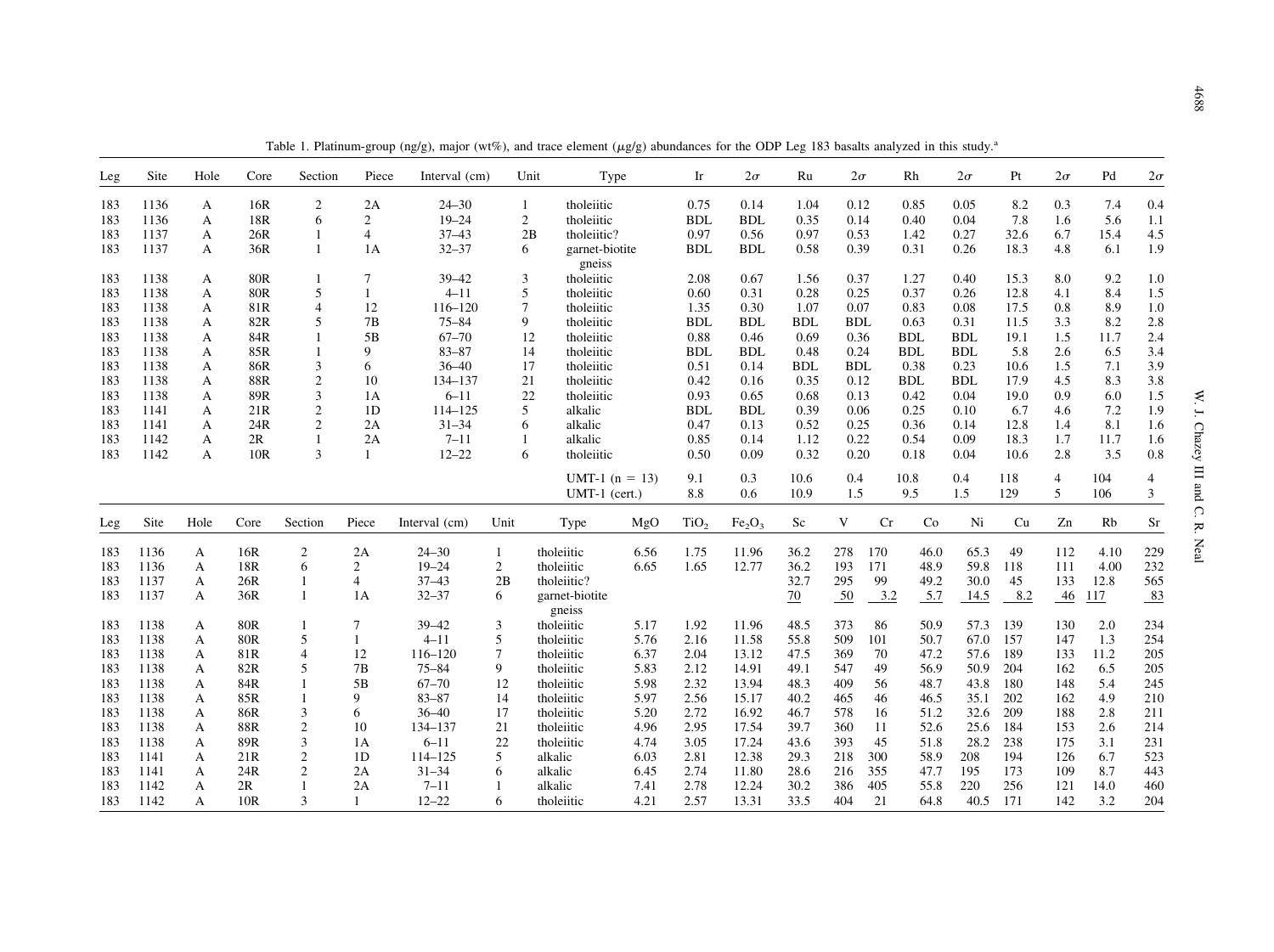|     | Table 1. (Continued) |      |                 |                |                |               |                |                          |      |      |      |      |      |      |      |      |      |      |      |      |
|-----|----------------------|------|-----------------|----------------|----------------|---------------|----------------|--------------------------|------|------|------|------|------|------|------|------|------|------|------|------|
| Leg | Site                 | Hole | Core            | Section        | Piece          | Interval (cm) | Unit           | Type                     | Y    | Zr   | Nb   | Cs   | Ba   | La   | Ce   | Pr   | Nd   | Sm   | Eu   | Gd   |
| 183 | 1136                 | A    | 16R             | $\overline{c}$ | 2A             | $24 - 30$     | $\mathbf{1}$   | tholeiitic               | 25.8 | 93   | 6.1  | 0.06 | 72   | 7.5  | 17.2 | 2.61 | 12.6 | 3.64 | 1.45 | 4.55 |
| 183 | 1136                 | A    | 18R             | 6              | 2              | $19 - 24$     | $\overline{c}$ | tholeiitic               | 27.1 | 101  | 6.2  | 0.13 | 81   | 8.5  | 20.2 | 2.96 | 13.8 | 4.03 | 1.44 | 5.07 |
| 183 | 1137                 | A    | 26R             | $\mathbf{1}$   | $\overline{4}$ | $37 - 43$     | 2B             | tholeiitic?              | 28.1 | 203  | 15.8 | 0.06 | 344  | 23.5 | 48.2 | 7.11 | 29.6 | 6.58 | 2.30 | 7.04 |
| 183 | 1137                 | A    | 36R             | 1              | 1A             | $32 - 37$     | 6              | garnet-biotite           | 56   | 209  | 15.5 | 2.04 | 806  | 66.1 | 92.0 | 15.4 | 52.3 | 8.91 | 2.13 | 7.58 |
|     |                      |      |                 |                |                |               |                | gneiss                   |      |      |      |      |      |      |      |      |      |      |      |      |
| 183 | 1138                 | А    | 80R             | -1             | 7              | $39 - 42$     | 3              | tholeiitic               | 32.8 | 124  | 11.2 | 0.01 | 81   | 11.0 | 25.9 | 3.83 | 17.1 | 4.49 | 1.58 | 5.33 |
| 183 | 1138                 | A    | 80R             | 5              | $\mathbf{1}$   | $4 - 11$      | 5              | tholeiitic               | 30.8 | 138  | 12.7 |      | 104  | 11.2 | 26.8 | 3.91 | 17.7 | 4.61 | 1.66 | 5.41 |
| 183 | 1138                 | А    | 81R             | $\overline{4}$ | 12             | $116 - 120$   | $\overline{7}$ | tholeiitic               | 29.3 | 120  | 11.5 | 0.13 | 117  | 11.2 | 27.5 | 3.85 | 17.5 | 4.70 | 1.71 | 5.46 |
| 183 | 1138                 | A    | 82R             | 5              | 7B             | $75 - 84$     | 9              | tholeiitic               | 33.7 | 151  | 12.9 | 0.12 | 86   | 13.9 | 29.9 | 4.49 | 19.9 | 5.08 | 1.76 | 5.92 |
| 183 | 1138                 | А    | 84R             | 1              | 5B             | $67 - 70$     | 12             | tholeiitic               | 36.2 | 166  | 15.6 | 0.01 | 99   | 14.3 | 36.2 | 5.28 | 23.0 | 5.80 | 1.99 | 6.78 |
| 183 | 1138                 | A    | 85R             | $\mathbf{1}$   | 9              | $83 - 87$     | 14             | tholeiitic               | 48.2 | 203  | 17.2 | 0.11 | 107  | 16.9 | 42.4 | 6.22 | 26.4 | 6.65 | 2.07 | 7.99 |
| 183 | 1138                 | А    | 86R             | 3              | 6              | $36 - 40$     | 17             | tholeiitic               | 48.5 | 265  | 21.8 | 0.47 | 110  | 19.3 | 42.4 | 6.47 | 28.8 | 7.30 | 2.35 | 8.40 |
| 183 | 1138                 | А    | 88R             | $\mathfrak{2}$ | 10             | 134-137       | 21             | tholeiitic               | 45.5 | 225  | 20.6 | 0.11 | 115  | 20.7 | 51.5 | 7.40 | 30.5 | 7.85 | 2.32 | 8.89 |
| 183 | 1138                 | A    | 89R             | 3              | 1A             | $6 - 11$      | 22             | tholeiitic               | 52.2 | 231  | 22.7 | 0.03 | 125  | 23.2 | 55.2 | 7.67 | 32.1 | 8.37 | 2.60 | 9.53 |
| 183 | 1141                 | A    | 21R             | $\overline{c}$ | 1D             | 114-125       | 5              | alkalic                  | 27.2 | 132  | 25.9 | 0.09 | 264  | 20.5 | 52.7 | 7.48 | 31.9 | 7.01 | 2.19 | 7.12 |
| 183 | 1141                 | А    | 24R             | $\mathfrak{2}$ | 2A             | $31 - 34$     | 6              | alkalic                  | 27.6 | 161  | 25.6 | 0.22 | 338  | 22.3 | 53.6 | 7.87 | 33.6 | 7.23 | 2.28 | 7.28 |
| 183 | 1142                 | А    | 2R              | 1              | 2A             | $7 - 11$      | 1              | alkalic                  | 28.5 | 223  | 26.8 | 0.16 | 260  | 21.3 | 55.4 | 7.78 | 33.3 | 7.59 | 2.35 | 7.47 |
| 183 | 1142                 | A    | 10R             | 3              | $\mathbf{1}$   | $12 - 22$     | 6              | tholeiitic               | 26.9 | 193  | 15.6 | 0.08 | 313  | 21.5 | 44.5 | 6.12 | 24.1 | 5.53 | 2.05 | 6.61 |
| Leg | Site                 | Hole | Core            | Section        | Piece          | Interval (cm) | Unit           | Type                     | Th   | Dy   | Ho   | Er   | Tm   | Yb   | Lu   | Hf   | Ta   | Pb   | Th   | U    |
|     | 1136                 |      | 16R             | 2              | 2A             | $24 - 30$     |                | tholeiitic               |      | 4.91 | 0.98 | 2.75 | 0.41 | 2.55 | 0.31 | 2.57 | 0.35 | 1.42 | 0.93 | 0.08 |
| 183 | 1136                 | A    | 18R             | 6              | $\overline{2}$ | $19 - 24$     |                | tholeiitic               | 0.80 | 5.21 | 1.02 | 3.00 | 0.43 | 2.67 | 0.40 | 2.65 | 0.51 | 2.39 | 1.02 | 0.22 |
| 183 | 1137                 | A    |                 |                |                | $37 - 43$     | 2              | tholeiitic?              | 0.88 | 5.90 | 1.07 | 2.90 |      |      | 0.31 |      | 0.96 | 3.99 | 2.66 | 0.46 |
| 183 |                      | А    | 26R             | 1              | $\overline{4}$ |               | 2B             |                          | 0.98 |      |      |      | 0.34 | 2.28 |      | 5.61 |      |      |      |      |
| 183 | 1137                 | А    | 36R             | 1              | 1A             | $32 - 37$     | 6              | garnet-biotite<br>gneiss | 0.89 | 4.80 | 0.75 | 1.76 | 0.17 | 1.46 | 0.17 | 6.35 | 1.51 | 18.1 | 31.8 | 2.09 |
| 183 | 1138                 | A    | 80 <sub>R</sub> | $\mathbf{1}$   | $\tau$         | $39 - 42$     | 3              | tholeiitic               | 0.92 | 5.73 | 1.26 | 3.64 | 0.54 | 3.19 | 0.49 | 3.36 | 0.66 | 0.48 | 1.02 | 0.18 |
| 183 | 1138                 | A    | <b>80R</b>      | 5              | $\mathbf{1}$   | $4 - 11$      | 5              | tholeiitic               | 0.89 | 5.62 | 1.15 | 3.32 | 0.50 | 3.41 | 0.44 | 3.46 | 0.70 | 1.21 | 1.00 | 0.14 |
| 183 | 1138                 | А    | 81R             | $\overline{4}$ | 12             | $116 - 120$   | 7              | tholeiitic               | 0.96 | 5.90 | 1.25 | 3.46 | 0.53 | 3.53 | 0.48 | 3.38 | 0.72 | 1.34 | 1.24 | 0.24 |
| 183 | 1138                 | A    | 82R             | 5              | 7B             | $75 - 84$     | 9              | tholeiitic               | 1.00 | 6.25 | 1.34 | 3.82 | 0.52 | 3.94 | 0.51 | 3.85 | 0.70 | 1.62 | 1.32 | 0.25 |
| 183 | 1138                 | A    | 84R             | 1              | 5B             | $67 - 70$     | 12             | tholeiitic               | 1.15 | 7.30 | 1.56 | 4.29 | 0.59 | 4.97 | 4.52 | 0.88 | 1.98 | 1.69 | 0.31 |      |
| 183 | 1138                 | A    | 85R             | 1              | 9              | $83 - 87$     | 14             | tholeiitic               | 1.31 | 8.46 | 1.78 | 5.09 | 0.72 | 4.94 | 0.69 | 5.41 | 1.04 | 3.75 | 1.95 | 0.48 |
| 183 | 1138                 | A    | 86R             | 3              | 6              | $36 - 40$     | 17             | tholeiitic               | 1.40 | 8.55 | 1.83 | 5.07 | 0.76 | 5.29 | 0.71 | 5.89 | 1.10 | 2.93 | 2.44 | 0.50 |
| 183 | 1138                 | А    | 88R             | $\overline{c}$ | 10             | 134-137       | 21             | tholeiitic               | 1.51 | 9.35 | 1.98 | 5.72 | 0.78 | 5.62 | 0.78 | 6.41 | 1.32 | 3.94 | 2.37 | 0.50 |
| 183 | 1138                 | А    | 89R             | 3              | 1A             | $6 - 11$      | 22             | tholeiitic               | 1.53 | 9.80 | 2.11 | 5.96 | 0.83 | 5.69 | 0.83 | 6.00 | 1.21 | 3.20 | 2.39 | 0.54 |
| 183 | 1141                 | А    | 21R             | $\overline{c}$ | 1D             | 114-125       | 5              | alkalic                  | 1.00 | 5.71 | 1.06 | 2.77 | 0.35 | 2.52 | 0.35 | 3.56 | 1.53 | 2.27 | 1.06 | 0.15 |
| 183 | 1141                 | А    | 24R             | $\overline{c}$ | 2A             | $31 - 34$     | 6              | alkalic                  | 1.01 | 6.26 | 1.16 | 3.23 | 0.40 | 2.53 | 0.39 | 4.02 | 1.64 | 2.40 | 1.20 | 0.22 |
| 183 | 1142                 | A    | 2R              | 1              | 2A             | $7 - 11$      |                | alkalic                  | 1.02 | 5.86 | 1.10 | 3.02 | 0.43 | 2.58 | 0.36 | 5.87 | 1.60 | 3.52 | 1.15 | 0.32 |
| 183 | 1142                 | A    | 10 <sub>R</sub> | 3              | $\mathbf{1}$   | $12 - 22$     | 6              | tholeiitic               | 1.04 | 6.31 | 1.27 | 3.85 | 0.59 | 3.95 | 0.57 | 4.93 | 0.98 | 4.50 | 3.64 | 0.56 |

<sup>a</sup> Concentrations between the limit of detection (LOD: blank  $+3\sigma$ ) and limit of quantification (LOQ: blank plus 10 $\sigma$ ) are reported in italics: those below detection limits are listed as BDL. All PGE abundances are also reported with a 2 sigma value. An average (n = 13) of the standard UMT-1 is reported with certified values for comparison. Underlined values are informational only.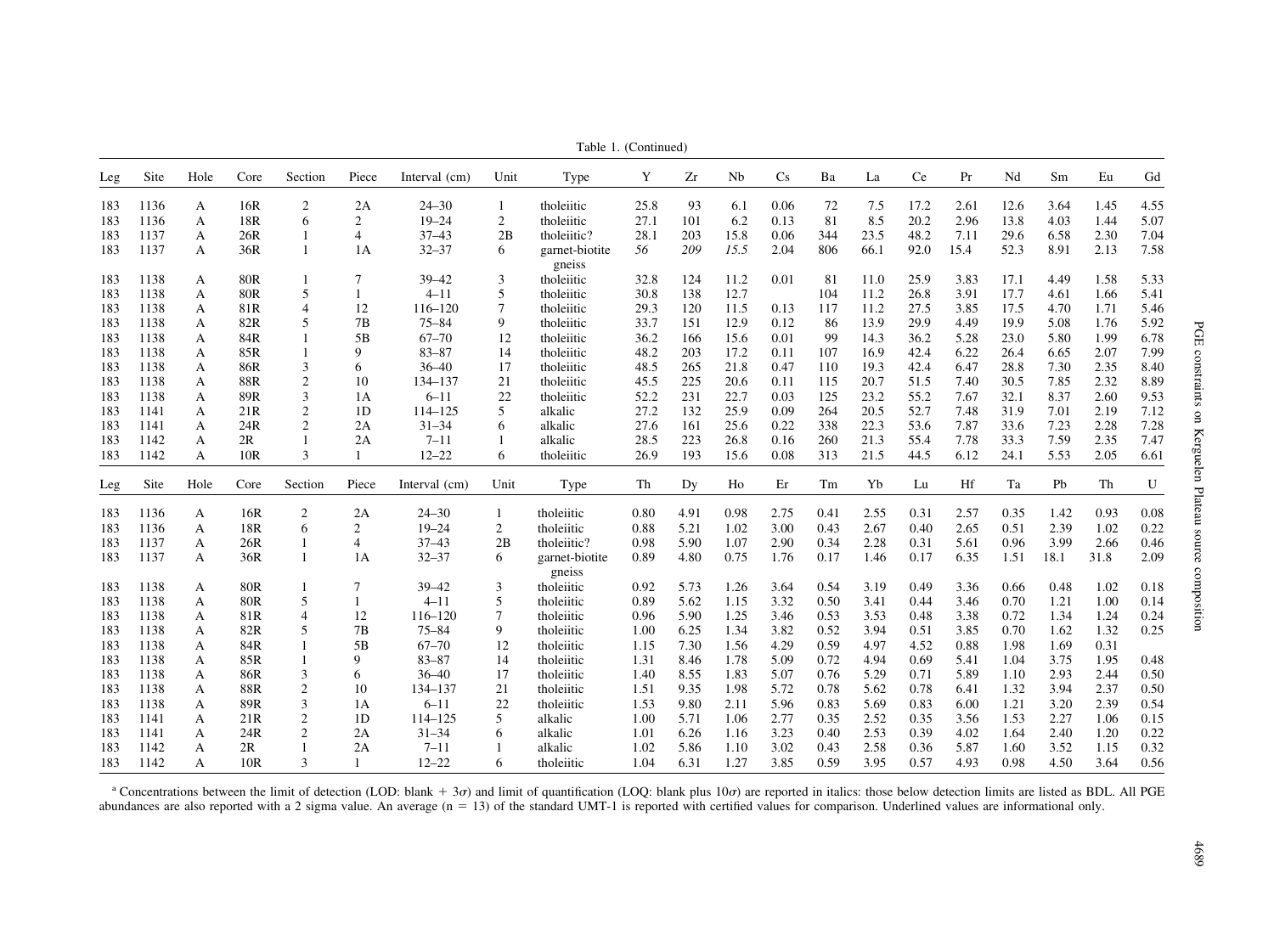#### <span id="page-5-0"></span>**4.3. Site 1138**

As noted by [Neal et al. \(2002\),](#page-15-0) Site 1138 basalts are generaaly aphyric to sparsely plagioclase-clinopyroxene-titanomagnetite phyric. Plagioclase is present either as solitary crystals or as glomerocrysts. Olivine microphenocrysts, partially to completely replaced by clay minerals, are present in Units 5–16 and Unit 19. The phenocrysts exhibit resorption features.

# **4.4. Sites 1141 and 1142**

At Site 1141, Units 2–4 are aphyric to plagioclase-phyric basalts. The base of Unit 4 and Units 5 and 6 contained partially altered olivine as a persistent phenocryst phase [\(Coffin et al.,](#page-14-0) [2000\)](#page-14-0). The phenocrysts are set in an intersertal to intergranular groundmass of clinopyroxene, plagioclase, titanomagnetite and variably altered glass. A minor, yet common accessory phase is apatite, which is present as minute needles, consistent with the alkalic nature of these basalts. Site 1142 basalts are more altered than those from Site 1141, although relatively unaltered selvages were present in the drill core. The samples analyzed in this study were from Units 1 and 6. Unit 1 is sparsely olivine phyric, with rare plagioclase phenocrysts, and exhibits an intergranular texture. Olivine phenocrysts exhibit only minor alteration to clay minerals. Unit 6 is an aphyric to sparsely plagioclase-phyric tholeiitic pillow basalt.

Samples from Sites 1141 and 1142 contain olivine crystals (<1 modal %), many of which enclose unaltered Cr-spinel crystals (<<1% modal abundance). Cr-spinel was noted in all samples from Sites 1141 and 1142, except sample 1142 10R3 Pc. 1 (Unit 6), which is consistent with the Cr contents of the basalts analyzed from these sites  $(300-405 \text{ µg/g}$  and  $21 \text{ µg/g}$ , respectively; [Neal et al., 2002\)](#page-15-0). These crystals are remnants of an earlier stage of crystallization (olivine  $+$  Cr-spinel) experienced by all of the KP basalts, even though Cr-spinel is not represented in all the basalts.

## **5. RESULTS**

The KP basalts analyzed from Sites 1136, 1137, 1138, 1141, and 1142 range from tholeiitic to alkalic and have relatively low MgO ( $\sim$ 4.2–7.4 wt%, [Table 1\)](#page-3-0), Ni (25.6–220  $\mu$ g/g) and Co  $(46.0 - 64.8 \mu g/g)$  abundances, suggesting that the basalts have experienced olivine removal. Samples from Broken Ridge (Sites 1141 and 1142) generally have higher Cr and Ni abundances  $(300-405$  and  $195-220 \mu g/g$ , respectively) than most of the other basalts analyzed  $(11-101$  and  $25.6-67.0$   $\mu$ g/g). The only exception are the Site 1136 basalts, which have intermediate Cr content  $(170-171 \mu g/g)$ . The Site 1136 basalts also contain the lowest REE, Nb, Zr, and Y values [\(Table 1\)](#page-3-0). Trace element contents of the garnet-biotite gneiss from Site 1137 are also presented in [Table 1.](#page-3-0) Due to an instrumental fault, the low-mass values for the U. S. G. S. standard G-2 (granite) were not available to compare with the gneiss. Although the fault did not occur during the analysis of the gneiss, and a sample of the U. S. G. S. standard BHVO-1 (basalt) run at the same time compared very well to its certified values, we recommend that the low-mass values of the gneiss be considered cautiously.

Results of the PGE analyses for 17 Kerguelen basalt samples are presented in [Table 1](#page-3-0), along with 2 sigma errors calculated



Fig. 2. Primitive mantle-normalized plot of the PGEs and Y from the Kerguelen Plateau. Nearly all samples show positive Ir anomalies, and exhibit a flattening of the profile between Pt and Pd. N-MORB data from [Rehkämper et al. \(1999\)](#page-16-0) and [Tatsumi et al. \(1999\).](#page-16-0) Primitive mantle values are from [Sun and McDonough \(1995\).](#page-16-0)

using the standard addition regression described by [Ely and](#page-14-0) [Neal \(2001\).](#page-14-0) Most 2 sigma values are between 5 and 40% of the analyzed value. Iridium values for the KP range from 0.30 to 0.97 ng/g, with many values falling between the limit of detection (LOD = background  $+$  3 $\sigma$ ) and the limit of quantification (LOQ = background +  $10\sigma$ ). The values for LOD and LOQ were calculated for each sample using the nearest background (blank) in the sample run. The rock concentration LOD for the PGEs was generally  $\leq 0.4$  ng/g  $\leq 1.3$  pg/g analyzed concentration). Values are not included if they were within  $3\sigma$ of background. Ranges for the other PGEs are as follows: Ru  $(0.28-1.56 \text{ ng/g})$ , Rh  $(0.18-1.42 \text{ ng/g})$ , Pt  $(5.8-32.6 \text{ ng/g})$ , Pd (3.5–15.4 ng/g). As expected, the PGEs increase in concentration from Ir, Ru, Rh, to Pt. Palladium abundances are generally lower than for Pt [\(Table 1\)](#page-3-0). Primitive mantle-normalized profiles show all samples have fractionated patterns with an overall positive slope, but generally exhibit a flattening of the profile between Pt and Pd and/or a positive Ir anomaly (Fig. 2).

#### **6. DISCUSSION**

#### **6.1. Sulfide Effects**

Petrographic observations demonstrate that sulfide mineral modal abundance is  $<<$ 1% in all the Leg 183 samples examined in this study. This could be indicative of the following: 1) the basalts did not reach sulfide saturation; 2) the basalts did reach sulfur saturation and the resulting immiscible sulfide melt was effectively removed; 3) Sulfide was lost during subaerial or shallow water emplacement of the KP basalts [\(Moore and](#page-15-0) [Schilling, 1973; Frey et al., 2000a\)](#page-15-0); 4) most of the samples have also experienced at least mild seawater alteration when the KP became submerged, during which sulfides could have been removed [\(Keays and Scott, 1976\)](#page-15-0).

There has been much discussion of the sulfur content of the mantle (e.g., [Hart and Ravizza, 1996,](#page-15-0) and references therein). Estimates typically range from 20  $\mu$ g/g for depleted mantle [\(Ionov et al., 1992\)](#page-15-0) to 250  $\mu$ g/g for primitive mantle [\(Keays,](#page-15-0) [1995\)](#page-15-0). For modeling purposes, we will assume that plume source mantle material has  $250 \mu g/g$  sulfur. When such a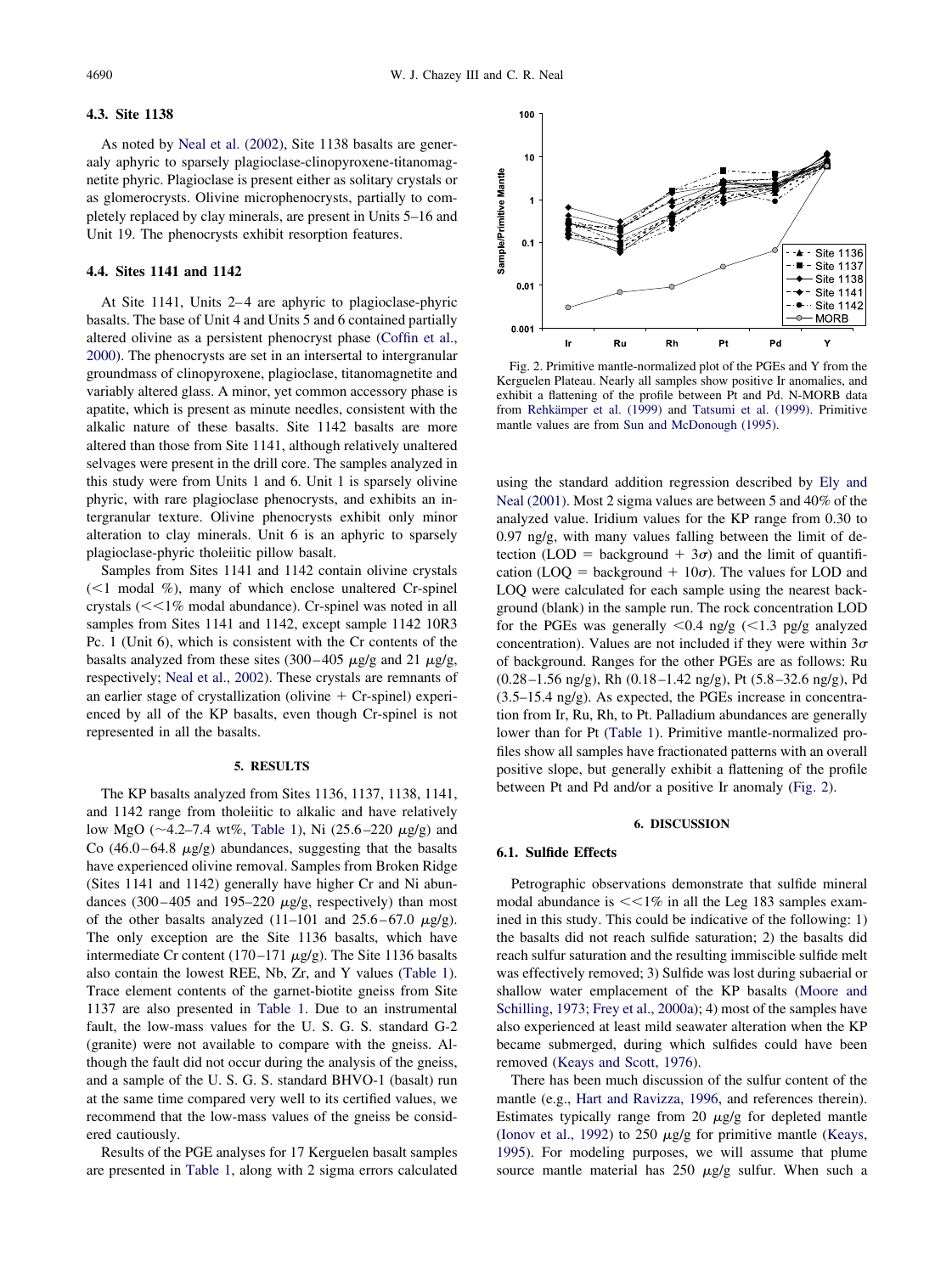source melts, the sulfide minerals that host the sulfur will be exhausted by a maximum of  $\sim 20\% - 23\%$  partial melting [\(Rehkämper et al., 1999\)](#page-16-0). We do note that [Luguet et al., 2003,](#page-15-0) concluded that sulfides could be exhausted in oceanic mantle after only 12% partial melting, suggesting the 20%–23% partial melting represents an upper limit for sulfide exhaustion. At this level, all magmas generated by melting up to  $\sim$ 25% of an undepleted mantle source should be at or near saturation with sulfur. Other estimates, however, indicate that the capacity of the magma to incorporate sulfur is correlated negatively with pressure and positively with temperature, and that pressure has by far the greater effect [\(Mavrogenes and O'Neill, 1999; Holz](#page-15-0)[heid and Grove, 2002\)](#page-15-0) and this effect is nonlinear (see eqn. 10 of [Mavrogenes and O'Neill, 1999\)](#page-15-0). Therefore, the closer to the surface the magma gets, the greater its sulfur capacity. The KP and other LIPs are thought to be generated from melts of 20%–40% [\(Coffin and Eldholm, 1993; Mahoney et al., 1993;](#page-14-0) [Farnetani et al., 1996; Neal et al., 1997\)](#page-14-0); for modeling purposes we will assume  $\sim$ 30% melting. The pressure and temperature of the source during the melting of the KP was probably variable, but much of the melting likely took place at pressures between 2.0 and 3.0 GPa and temperatures in excess of 1400°C (see also [Farnetani et al., 1996; Chazey and Neal, 2004; Fitton](#page-14-0) [and Godard, 2004\)](#page-14-0). Using these assumptions the model of [Mavrogenes and O'Neill \(1999\)](#page-15-0) predicts a sulfur capacity of  $\sim$ 800–1060  $\mu$ g/g for a basaltic magma. The [Holzheid and](#page-15-0) [Grove \(2002\)](#page-15-0) model predicts an even higher sulfur capacity  $(\sim 1600 \ \mu g/g$  at  $\sim 1430^{\circ}$ C and 2.0 GPa). Assuming a 30% melt of a KP source with  $250 \mu g/g$  sulfur, the resultant magma will have 833  $\mu$ g/g sulfur, and thus the initial melt would likely have been close to sulfur saturation.

If sulfur is not lost either due to sulfur saturation or as part of a gaseous phase, then it is likely almost perfectly incompatible during fractional crystallization. This allows an estimate to be made of the sulfur content of a magma provided the amount of fractional crystallization is known. Even if sulfur is not perfectly incompatible (i.e.,  $K_d = 0$ ), the approximation is useful because it provides a maximum sulfur concentration for the magma. If the maximum sulfur concentration is less than the saturation point, then sulfur cannot saturate without further crystal fractionation, a decrease in FeO or temperature, or an increase in pressure. Using the program "PELE" [\(Boudreau,](#page-14-0) [1999\)](#page-14-0) a simple major element model was used to estimate the amount of fractional crystallization that the KP magmas underwent. If an experimentally derived  $\sim$ 30% partial melt of the natural, fertile spinel lherzolite KLB-1 [\(Hirose and Kushiro,](#page-15-0) [1993\)](#page-15-0) is used as a primary melt, the KP basalts must have experienced no less than  $\sim$ 30% fractional crystallization of olivine ( $\pm$ spinel), plagioclase, and clinopyroxene. This would increase the sulfur content of the magma to  $\sim$ 1190  $\mu$ g/g. Trace element modeling of the Site 1138 basalts by [Neal et al. \(2002\)](#page-15-0) used 15% crystallization of plagioclase, clinopyroxene, and titanomagnetite with replenishment and resorption to produce the observed compositional ranges. Such crystallization increases sulfur content of the magma significantly. However, the higher sulfur content is offset by the increase in sulfur capacity caused by the magma's ascent into shallow, low-pressure magma chambers where most of the fractionation takes place. For example, a magma at 1400°C and 2.0 GPa would have a sulfur content at sulfide saturation (SCSS) of 1060  $\mu$ g/g; when

the ascending magma reached 1.0 GPa, the sulfur capacity (at 1400°C) of the magma would have increased to  $\sim$ 1400  $\mu$ g/g (Eqn. 10; [Mavrogenes and O'Neill, 1999,](#page-15-0) using the basaltic values for A [ $-6684$  K], B [11.52], and C [ $-0.047$  K bar<sup>-1</sup>]), and at 0.1 GPa, 1800  $\mu$ g/g. After 45% fractional crystallization, the sulfur concentration of the magma could be as much as  $\sim$ 1515  $\mu$ g/g. We envisage the late stages of magma evolution are likely to have occurred in near-surface magma chambers at pressures between 1.0 and 0.1 GPa. However, the magma temperature during late-stage fractional crystallization (plagioclase, clinopyroxene) is likely to be under  $\sim$ 1200°C. The temperature drop would cause the SCSS to drop back to near  $\sim$ 1078  $\mu$ g/g at 0.1 MPa. All these calculations, however, neglect the effects of magma composition. The most important compositional factor is FeO; the higher the FeO of a magma, the higher the SCSS [\(O'Neill and Mavrogenes, 2002\)](#page-15-0). At low FeO, the other major element oxides do have an effect on the SCSS as well, but at  $\sim$  10 wt % FeO, the effects of other oxides become inconsequential [\(O'Neill and Mavrogenes, 2002\)](#page-15-0). As the Kerguelen basalts analyzed in this study all contain 11.5 wt % FeO or more, the effects of the other major elements can be treated as negligible. A strong exponential relationship between the SCSS and FeO content suggests that the SCSS for these magmas would be very high indeed. Estimates using the equations from [O'Neill and Mavrogenes \(2002\)](#page-15-0) indicate that the SCSS may reach almost 7000  $\mu$ g/g for the highest FeO abundance KP basalts. Given these high FeO abundances, it is very unlikely that the KP basalts could have saturated with respect to sulfur.

Wallrock interaction with either crustal or mantle material may change the sulfur concentration of the magma through assimilation, while decreasing its sulfur capacity due to the temperature decrease. Continental material typically has high concentrations of sulfur (697  $\mu$ g/g; [Wedepohl, 1995\)](#page-16-0), and assimilation of such material may increase sulfur in the magma, while incorporation of depleted mantle sources would serve to decrease the sulfur through dilution. However, by the time the magma encounters continental material, it would have sulfur abundances far in excess of  $\sim$ 700  $\mu$ g/g. The added fractionation associated with assimilation only serves to increase the natural sulfur abundance of the magma. In order for the sulfur not to be diluted in these cases, sulfide would have to be preferentially assimilated by the magma. Studies have shown this to be a strong possibility, as the high temperatures of the magma preferentially destabilize phases like pyrite in the wallrock [\(Barnes et al., 1997; Baker et al., 2001\)](#page-14-0). Therefore, magmas with sulfur abundances greater than 700  $\mu$ g/g may still be enriched in sulfur via wallrock assimilation.

If segregation of a sulfur-rich liquid had occurred, relatively large depletions of Pt and Pd relative to Y on primitive mantle normalized plots would be expected in the remaining silicate liquid [\(Brügmann et al., 1993\)](#page-14-0). In a sulfide-undersaturated basaltic system, Pd and Y should have similar incompatibilities, producing a relatively flat normalized pattern [i.e., (Y/ Pd)<sub>pm</sub>  $\sim$ 1)]. The PGE data for the KP basalts [\(Fig. 2\)](#page-5-0) show a slight depletion of Pd  $[(Y/Pd)<sub>pm</sub>$  ranges from 1.5 to 13, whereas N-MORB is  $\sim$ 40)]. MORBs are generally considered to have experienced sulfide saturation and extraction of an immiscible sulfide melt (e.g., [Roy-Barman et al., 1998; Rehkämper et al.,](#page-16-0) [1999; Chazey, 2004\)](#page-16-0). They plot well below the KP on a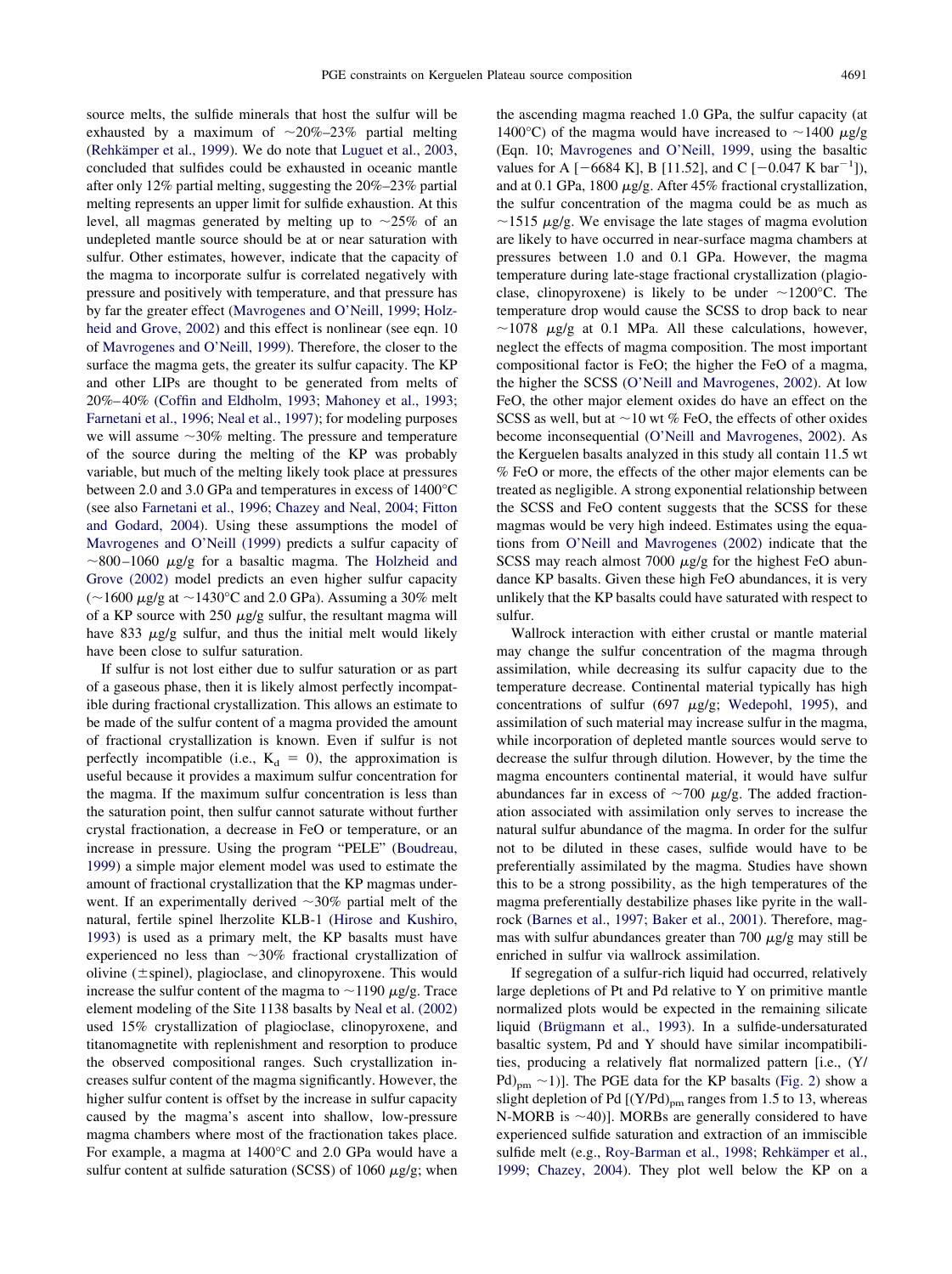Table 2. Model concentrations (ng/g) and crystal/liquid partition coefficients for the KP modeling.

<span id="page-7-0"></span>

|                      |      | Ir   | Ru   | Rh   | Pt   | Pd   | Reference <sup>a</sup> |
|----------------------|------|------|------|------|------|------|------------------------|
|                      |      |      |      |      |      |      |                        |
| Olivine              | Κd   | 0.77 | 1.7  | 1.8  | 0.08 | 0.03 | 1, 11                  |
| Orthopyroxene        | Kd   | 1.8  | 1.9  | 0.27 | 2.2  | 0.3  |                        |
| Clinopyroxene        | Κd   | 1.8  | 1.9  | 0.27 | 0.8  | 0.3  |                        |
| Cr-spinel            | Kd   | 100  | 151  | 63   | 3.3  | 1.6  | 4, 11                  |
| Sulfide              | Κd   | 4400 | 2400 | 3000 | 6900 | 6300 |                        |
| Plagioclase          | Κd   | 0.3  | 0.3  | 0.4  | 0.3  | 0.2  |                        |
| Ti-magnetite         | Κd   | 500  | 300  | 130  | 3    | 1.1  |                        |
| Spinel Lherzolite    | ng/g | 2.46 | 4.29 | 0.8  | 4.34 | 2.48 |                        |
| Primitive Mantle     | ng/g | 3.2  | 5.0  | 0.9  | 7.1  | 3.9  |                        |
| Outer Core (Model 3) | ng/g | 188  | 669  | 134  | 776  | 572  | 10                     |
| Outer Core (Model 4) | ng/g | 332  | 1181 | 237  | 5254 | 3873 | 12                     |

<sup>a</sup> References for data are as follows:  $1 =$  [Puchtel and Humayun \(2001\), Capobianco et al. \(1991\);](#page-16-0)  $2 =$  estimates from [Ely and Neal \(2003\),](#page-14-0) Rh estimated from [Hill et al. \(2000\);](#page-15-0) 3 = [Capobianco et al. \(1990, 1991\), Capobianco and Drake \(1994\), Hill et al. \(2000\);](#page-14-0) 4 = [Puchtel and Humayun](#page-16-0) [\(2001\), Capobianco et al. \(1990\);](#page-16-0)  $5 =$  [Peach et al. \(1994\), Bezmen et al. \(1994\), Tredoux et al. \(1995\);](#page-15-0)  $6 =$  [Capobianco et al. \(1990, 1991\),](#page-14-0) [Capobianco and Drake \(1994\);](#page-14-0)  $7 =$  [Capobianco et al., 1994,](#page-14-0) estimates from [Ely and Neal \(2003\);](#page-14-0)  $8 =$  [Rehkämper et al. \(1997\);](#page-16-0)  $9 =$  [McDonough](#page-15-0) [and Sun \(1995\);](#page-15-0)  $10 =$  [Snow and Schmidt \(1998\);](#page-16-0)  $11 =$  [Righter et al. \(2004\);](#page-16-0)  $12 =$  [Brandon et al. \(2003\).](#page-14-0)

primitive mantle normalized plot [\(Fig. 2\)](#page-5-0), and show extreme depletions of Pt and Pd relative to Y. Therefore, PGE data for the KP basalts indicate that the magma that produced them did not segregate an immiscible sulfide liquid. The slight depletions in Pd will be explained below.

The basalts of Sites 738 and 1137 and to some degree those of Site 1136 interacted with continental lithospheric material [\(Storey et al., 1992; Weis et al., 1993; Mahoney et al., 1995;](#page-16-0) [Neal et al., 2002\)](#page-16-0). While we did not analyze any basalts from Site 738, the overall PGE abundances of the basalts analyzed from Site 1136 and 1137 show no significant difference from KP basalts that do not contain continental components (Sites 1138, 1141, and 1142). The similarity between the PGE abundances at each of the sites suggests that although some basalts have been affected by assimilation of continental crust, this has not dramatically affected the PGEs either through dilution or through promoting sulfur saturation and removal of an immiscible S-rich liquid.

Finally, while the presence of vesicles in many KP basalts indicates the magmas lost volatiles via degassing, it is unlikely that this would affect PGE abundances due to the high volatility temperature of these elements. Seawater alteration could have removed sulfide minerals from the host basalts, but if so, the PGEs were incorporated into alteration phases and basalts retained their relative whole-rock abundances. Given the evidence based on petrography, sulfur saturation models, and PGE data, it is likely that the KP magmas did not saturate with respect to sulfur, and that the PGEs exhibited lithophile behavior during the evolution of the Kerguelen Plateau basalts.

## **6.2. PGE Behavior during Basalt Petrogenesis**

At Site 1138, a sequence of subaerially erupted tholeiitic basalts was recovered that has been previously modeled by replenishment and fractional crystallization [\(Neal et al., 2002\)](#page-15-0). Although the Site 1138 basalt compositions require earlier stages of crystallization that include olivine, the last stage to take place before eruption included plagioclase, clinopyroxene, and a small amount of titanomagnetite. By determining PGE abundances in the basalt units throughout the sequence, fractionation of the PGE profile can be monitored. This can be

achieved using the Pt/Ir ratio. This ratio is useful as a fractionation index as Pt ranges from a bulk D of  $\sim$  1 to being slightly incompatible during a typical fractionation sequence, while Ir remains compatible during the fractionation (see Table 2 for crystal/liquid partition coefficients). The Pt/Ir ratio for the Site 1138 basalts shows a general negative correlation with Cr, Sc, and Ni [\(Fig. 3\)](#page-8-0), all of which are compatible in clinopyroxene and titanomagnetite (e.g., [Villemant et al., 1981; Green, 1994\)](#page-16-0). Conversely, the Pt/Ir ratio correlates positively with TiO<sub>2</sub> [\(Fig.](#page-8-0) [3c](#page-8-0)), and Cr exhibits a generally positive correlation with Ir [\(Fig. 3f](#page-8-0)). One of the samples falls off of the Pt/Ir vs. Cr trend (Sample 1138 80R5), but this may be due to a large error on Ir  $(0.6 \pm 0.3 \text{ ng/g})$ ; instrument sensitivity was lower for this particular run). All of these plots show some variability in the degree of correlation, but that is consistent with the complexity of the RFC processes inferred to have affected these basalts [\(Neal et al., 2002\)](#page-15-0). Although plagioclase was fractionating, a positive correlation between Pt/Ir and Eu [\(Fig. 3d](#page-8-0)) suggests that Eu was behaving incompatibly overall. This is consistent with the conclusion of [Neal et al. \(2002\)](#page-15-0) that the amount of plagioclase crystallization was not enough for the bulk  $K_d$  of Eu to exceed unity. While there is also a possibility that the PGEs may be present as metal alloys (e.g., [Ballhaus and Sylvester,](#page-14-0) [2000\)](#page-14-0), in the KP basalts, the presence of titanomagnetite as a fractionating phase suggests  $fO<sub>2</sub>$  was too high for such alloys to form (e.g., [Barnes, 1993; Tredoux et al., 1995; Borisov and](#page-14-0) [Palme, 1997; Ertel et al., 1999\)](#page-14-0).

As stated earlier, the presence of Cr-spinel in Sites 1141 and 1142 basalts correlates strongly with whole-rock Cr contents of these basalts [\(Table 1\)](#page-3-0). According to the partition coefficients used in our modeling (see below and Table 2), the PGEs should be affected in much the same way. If the increase between the low (tholeiitic) and high (alkalic)-Cr samples is between 3 and 40 times, we could reasonably expect to see an appreciable increase in Ir and Ru. Spinel-melt partition coefficients for Cr  $(\sim 200;$  [Puchtel and Humayun, 2001\)](#page-16-0) are not much higher than Ir and Ru and at the very least, we might expect a two-fold increase in PGE contents in the samples. However, this is not the case. The basalts at Sites 1141 and 1142, Unit 1 have comparable PGE concentrations to the Site 1136 and 1138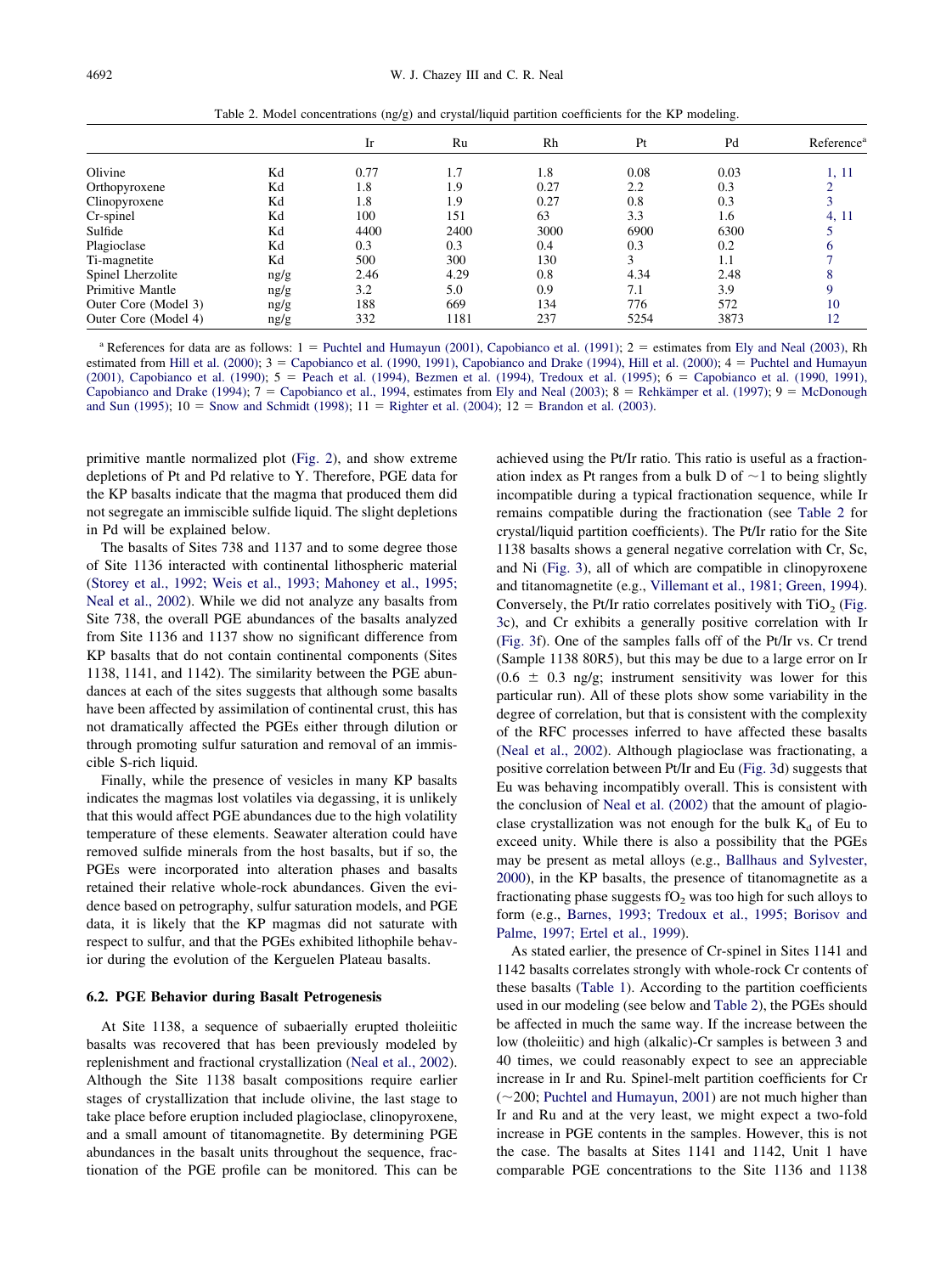<span id="page-8-0"></span>

Fig. 3. Fractional crystallization indicators compared with Pt/Ir and Ir abundance for Site 1138 basalts. Positive correlation of Pt/Ir with TiO<sub>2</sub> (c) and Cr with Ir (f), and negative correlations of Pt/Ir with Cr, Sc, Eu and Ni (a, b, d, and e) indicate Pt and Ir are in a sulfur-undersaturated environment, such that Pt has a bulk partition coefficient around one and Ir is compatible in a fractionating phase. Pt/Ir correlation with Cr and Sc coupled with a negative correlation with TiO<sub>2</sub> may suggest clinopyroxene and titanomagnetite are responsible for the compatible behavior of Ir. This is in agreement with the  $K<sub>d</sub>s$  in the literature [\(Table 2\)](#page-7-0).

basalts. But they also formed from a lower degree of partial melting than those at Sites 1136 and 1138 [\(Neal et al., 2002\)](#page-15-0). This model predicts that a lower degree of partial melting would decrease the concentration of Ir and Ru in the primary magma. This would result in decreased overall Ir and Ru abundances relative to other samples, provided that a similar amount of the same phases were crystallized from their parent melts. The presence of Cr-spinel could therefore act as a counterbalance to the lower abundance of PGE abundance in the primary magma to the Site 1141 and 1142 alkalic basalts, and thus the final basalt. In other words, the Cr-spinel crystals bring up what would otherwise be lower PGE abundances in the Site 1141 and 1142 alkalic basalts.

On the larger scale, the KP basalts mark a change in trend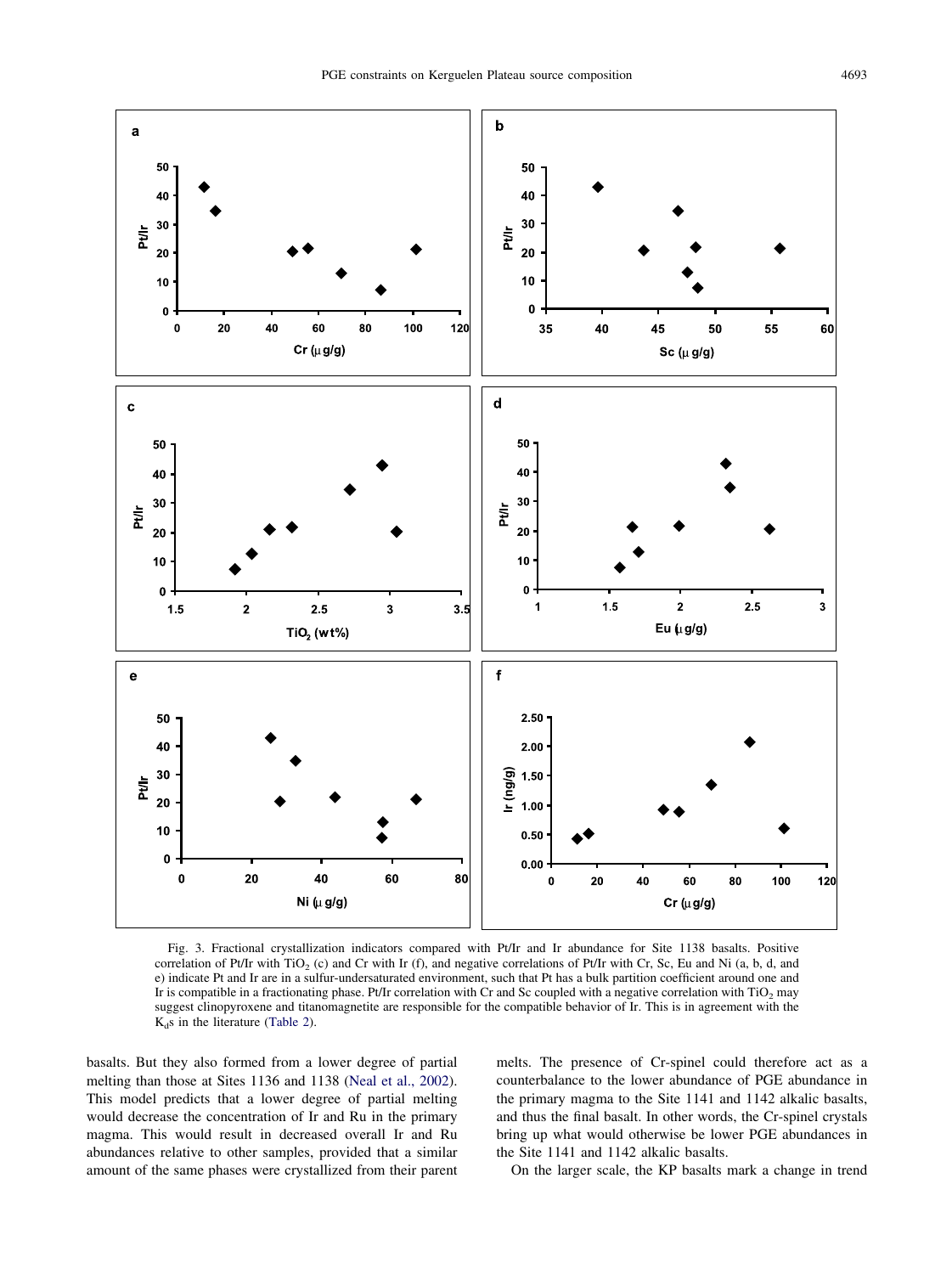

Fig. 4. Pt and Pd (ng/g) vs. MgO (wt%) for the KP basalts compared with various other types of basalts, picrites, and komatiites. The insets in each figure display only the KP data. (a) Sulfur undersaturated systems like the Baltic komatiites (Vetreny) and the KP basalts indicate Pt has a bulk partition coefficient near one during olivine and Cr-spinel fractionation. The bulk partition coefficient decreases after olivine and Cr-spinel move off the liquidus. MORBs are likely affected by sulfide saturation. (b) Again, sulfur undersaturated systems reflect the incompatible behavior of Pd during olivine and Cr-spinel fractionation. However, Pd abundances in the KP basalts decrease with decreasing MgO abundance during fractionation of plagioclase, clinopyroxene and titanomagnetite. This behavior is inconsistent with current  $K<sub>d</sub>$ s for Pd, and combined with other evidence (see text) is indicative of Pd removal by secondary alteration processes. Data are from [Arndt and Nesbitt](#page-13-0) [\(1984\)](#page-13-0), Arndt [\(1986\)](#page-14-0), Lightfoot et al. [\(1990\)](#page-15-0), Fryer and Greenough [\(1992\)](#page-15-0), Brügmann et al. [\(1993\)](#page-14-0), Devey et al. [\(1994\)](#page-14-0), Puchtel et al. [\(1996\)](#page-15-0), Norman and Garcia [\(1999\)](#page-15-0), Rehkämper et al. (1999), Tatsumi et al. (1999), Bennett et al. [\(2000\)](#page-14-0), Puchtel and Humayun [\(2001\)](#page-14-0), Tejada et al. (1996, [2002\)](#page-14-0), Ely and Neal [\(2003\)](#page-14-0), [Chazey and Neal](#page-14-0) [\(2004\)](#page-14-0), Fitton and Godard [\(2004\).](#page-14-0)

relative to komatiites and picrites on MgO vs. Pt and Pd diagrams (Figs. 4a,b). From the komatiite field, Pt in a sulfurundersaturated system has a  $K_d$  of about one during olivine and Cr-spinel fractionation. This is consistent with published  $K_d$ s for the Pt in these phases [\(Table 2;](#page-7-0) [Puchtel and Humayun,](#page-16-0) [2001\)](#page-16-0). At or near the point at which olivine and Cr-spinel are no longer liquidus phases, it seems that MORB magmas experience sulfide saturation and removal of Pt (and the other PGEs), whereas the basalts from the KP and several from the OJP [\(Chazey and Neal, 2004\)](#page-14-0) suggest Pt becomes slightly incompatible at this point, again consistent with published partition coefficients [\(Table 2\)](#page-7-0). It is expected Pd would follow a similar trend, increasing with decreasing MgO, if a bit steeper due to Pd being more incompatible than Pt in silicate and oxide phases [\(Table 2;](#page-7-0) [Puchtel and Humayun, 2001; Ely and Neal,](#page-16-0) [2003\)](#page-16-0). For the Vetreny (komatiite) samples, this is true; the slope of the Pd trend is  $~50\%$  greater than that of Pt (Fig. 4b). However, the KP basalts show constant Pd values or a general decrease of Pd with MgO, appearing to behave in the opposite sense (i.e., it is compatible—see insets to Fig. 4) to Pt. On the basis of known partition coefficients, it is unlikely that the trend in Pd vs. MgO displayed by the KP basalts is a result of sudden increased compatibility. Furthermore, this cannot be an effect of sulfide removal because such a process would have affected all the PGEs, not just Pd (e.g. [Bezmen et al., 1994\)](#page-14-0), and Pt clearly does not follow the same trend (Fig. 4a).

Studies around PGE ore bodies have demonstrated that Pd is more mobile than Pt in surficial (low temperature) environments and is transported in solution (e.g., [Wood and Vlasso](#page-16-0)[poulos, 1990\)](#page-16-0). Previously, [Barnes et al. \(1985\)](#page-14-0) concluded that hydrothermal alteration preferentially mobilized Pd relative to the other PGEs. Studies have also demonstrated that this enhanced low-temperature Pd mobility is independent of climate (e.g., [Taufen and Marchetto, 1989; Prichard and Lord, 1990;](#page-16-0) [Salpeteur and Jezequel, 1992\)](#page-16-0). This behavior of Pd has been quantified by experimental work (e.g., [Wood, 1990; Bowles et](#page-16-0) [al., 1994\)](#page-16-0). Therefore, as with basalts from the Ontong Java Plateau [\(Ely and Neal, 2003\)](#page-14-0), we suggest that the Pd abundances of the KP basalts have been affected by low temperature alteration processes [\(Wood and Vlassopoulos, 1990\)](#page-16-0). Thus, the flattening of the primitive mantle-normalized pattern from Pt to Pd [\(Fig. 2\)](#page-5-0) is an artifact of secondary alteration [\(Ely and Neal,](#page-14-0) [2003\)](#page-14-0). This also explains why the Y/Pd values are slightly increased over primitive mantle in the KP basalts, without evidence for sulfur saturation and sulfide segregation.

## **6.3. Site 1137**

The two samples from Site 1137, the Unit 2B tholeiitic basalt, which on the basis of isotopic data contains a component of continental crust [\(Weis et al., 2001\)](#page-16-0), and the garnet-biotite gneiss cobble, have PGE concentrations that fall within error of the rest of KP basalts. Continental crust is known to have low PGE abundances [\(Wedepohl, 1995; Gao et al., 1998\)](#page-16-0). On the basis of current knowledge, it is unlikely that the PGEs would be compatible in any of the minerals in the gneiss except for magnetite [\(Table 2;](#page-7-0) see [Mitchell and Keays, 1981,](#page-15-0) for PGEs in garnet, and [Capobianco et al., 1991,](#page-14-0) and [Capobianco and](#page-14-0) [Drake, 1994,](#page-14-0) for PGEs in plagioclase feldspar; no data are available for PGEs in K-feldspar and quartz, although we assume such contents in these minerals would be low). If the few percent of magnetite were responsible for the relatively high PGE abundances, a roughly negatively sloped primitive mantle-normalized PGE pattern would result. However, Rb, Nd, and Pb isotopes indicate that these gneisses are very similar to Domain 2 of the Eastern Ghats in India [\(Ingle et al., 2002\)](#page-15-0). In addition, U-Pb dates from zircons and monazites in the garnet-biotite gneiss clast have a similar age range to those of zircons in the Eastern Ghats [\(Nicolaysen et al., 2001\)](#page-15-0). The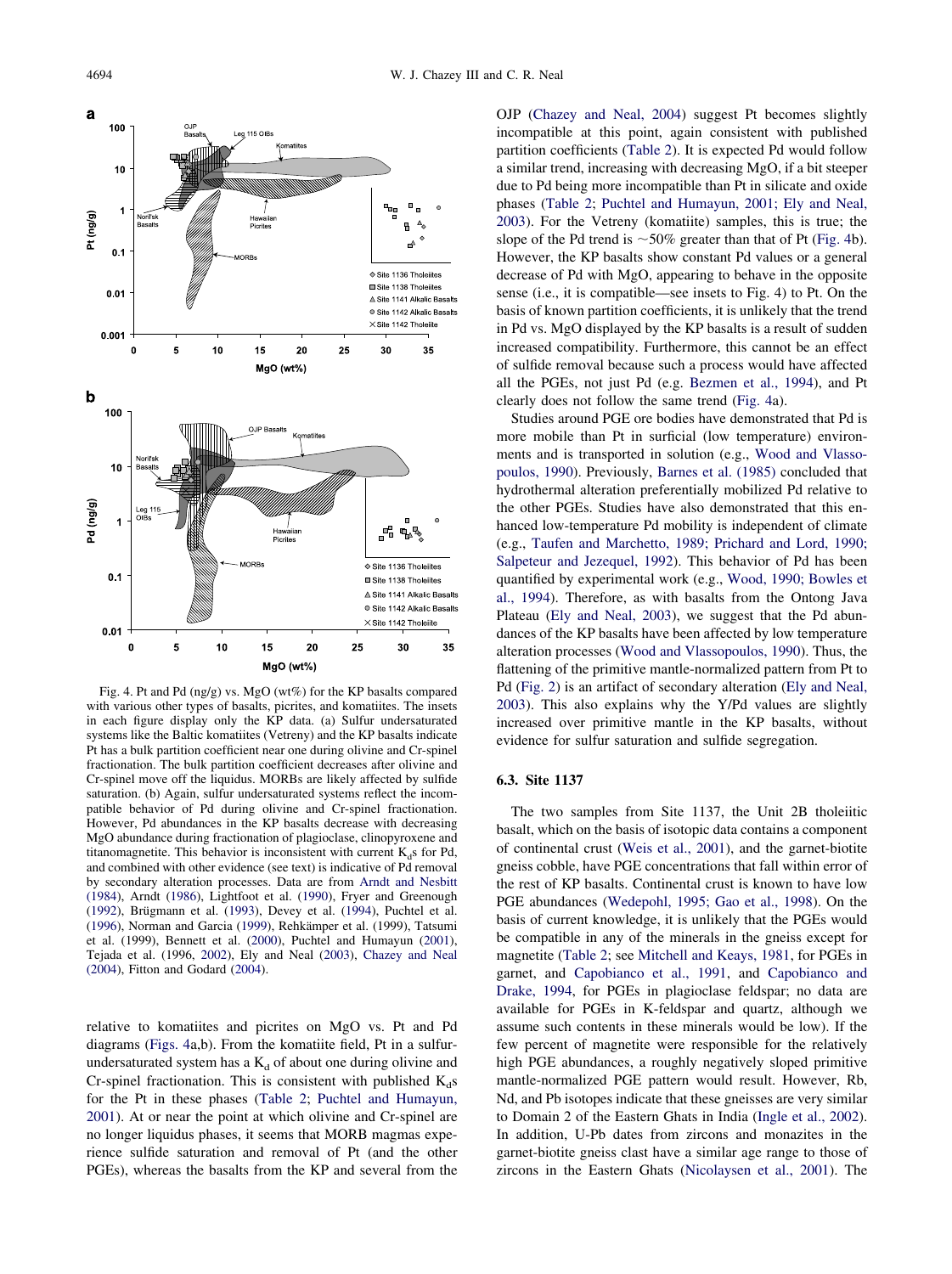Table 3. Source mineralogy and melting proportions for the KP modeling.

<span id="page-10-0"></span>

|               | Garnet<br>lherzolite | Spinel<br><i>lherzolite</i> | Stage 1 | Stage 2 | Stage 3 | Stage 4 |
|---------------|----------------------|-----------------------------|---------|---------|---------|---------|
|               |                      |                             |         |         |         |         |
| Olivine       | 0.6000               | 0.6000                      | 0.371   | 0.313   | 0.45    | 0.425   |
| Orthopyroxene | 0.1500               | 0.1500                      | 0.200   | 0.150   | 0.25    | 0.250   |
| Clinopyroxene | 0.1994               | 0.1994                      | 0.275   | 0.200   | 0.30    | 0.325   |
| Cr-spinel     | 0.0000               | 0.0500                      | 0.000   | 0.333   | 0.00    | 0.000   |
| Sulfide       | 0.0006               | 0.0006                      | 0.004   | 0.004   | 0.00    | 0.000   |
| Garnet        | 0.0500               | 0.0000                      | 0.150   | 0.000   | 0.00    | 0.000   |

protolith of the Eastern Ghats granulites may be a tholeiitic basalt, possibly produced by a plume in a rift environment [\(Subba and Divakara, 1999\)](#page-16-0). In this case, plume-derived basalts could be responsible for the PGEs in the garnet-biotite gneiss, with the implication that the PGEs are relatively immobile during metamorphism. [Ingle et al. \(2002\)](#page-15-0) indicated, however, that the Pb isotopes of the gneiss are those of ancient continental material. These authors also suggested that sandstones in the conglomerate housing the gneiss clasts have isotopic signatures supporting mixing between the gneiss and younger tholeiitic basalt flows. In this second case, addition of PGEs to the gneiss via metasomatism is the most likely mechanism, where the gneiss must have interacted with the pre-Kerguelen tholeiitic magma now represented in the sandstone and/or the Kerguelen plume itself. In either case, the Kerguelen plume would be the source for the PGEs.

#### **6.4. Modeling of the KP Basalt PGE Compositions**

#### *6.4.1. Modeling Parameters*

Partition coefficients for the PGEs were acquired from literature sources where possible. In cases where a range of partition coefficients was given (e.g., [Capobianco and Drake, 1994\)](#page-14-0), the  $K_d$  was chosen to best fit the data. At this time, orthopyroxene partition coefficients are not available and were assumed for the sake of the model to be the same as for clinopyroxene (as was done by [Ely and Neal, 2003,](#page-14-0) for the modeling of the OJP basalt PGEs). Source mineralogy and mineral-melt proportions were adapted from [Ely and Neal \(2003\)](#page-14-0) and are presented in Table 3. In our modeling, we use three mantle sources: 1) depleted mantle; 2) primitive mantle; 3) primitive mantle containing up to 1% of an outer core component. In the first model, the "average spinel lherzolite" composition from [Rehkämper et al. \(1997\)](#page-16-0) was chosen to represent an upper (depleted) mantle source. As no Rh value is reported for these samples, we estimated a value that would create a relatively smooth primitive mantle-normalized pattern. The second model utilizes the primitive mantle composition of [McDon](#page-15-0)[ough and Sun \(1995\).](#page-15-0) The third model uses the same primitive mantle composition as in the second model along with up to 1% of an outer core component [\(Snow and Schmidt, 1998\)](#page-16-0). Modeling the abundances of the PGEs during crystal fractionation was undertaken as described above.

## *6.4.2. Partial Melting and Fractional Crystallization*

The KP basalts have relatively high levels of PGEs compared to other common basalts, such as ocean island basalts

(OIBs; e.g., [Fryer and Greenough, 1992\)](#page-15-0) and MORBs (e.g., [Devey et al., 1994; Rehkämper et al., 1999; Tatsumi et al.,](#page-14-0) [1999\)](#page-14-0), but have similar concentrations to other LIP basalts, such as those from the OJP (e.g., [Ely and Neal, 2003; Chazey](#page-14-0) [and Neal, 2004\)](#page-14-0). Total PGE abundances for the KP basalts are roughly similar to some komatiites (e.g., [Arndt and Nesbitt,](#page-13-0) [1984; Arndt, 1986; Brügmann et al., 1987; Puchtel and Huma](#page-13-0)[yun, 2001\)](#page-13-0). Normalized Ir values are high relative to Ru and the overall PGE patterns are not as fractionated as expected given the extensive fractional crystallization that occurred to produce these basalts (indicated by relatively low MgO abundances).

To constrain the amount of partial melting and fractional crystallization that took place to produce the KP basalts, a model was constructed using nonmodal batch melting of a garnet lherzolite to 10%. This lherzolite then moved through the garnet-spinel transition and melted approximately a further 20%, for up to 30% partial melting of the rising plume source. Both sulfide and spinel were modeled to exhaust at 15% partial melting. The amount of garnet in the source is difficult to gauge, although the volume of the KP makes it unlikely that melting was restricted to the spinel stability field (cf. [Coffin and](#page-14-0) [Eldholm, 1993\)](#page-14-0). The Zr/Y values of the KP increase with decreasing age of the plateau as a result of the lower degrees of partial melting at Sites 1141 and 1142 than those at Sites 1136 and 1138. It is unclear, however, whether the increased Zr/Y requires the presence of garnet in the source. [Frey et al. \(2000b\)](#page-15-0) indicates that at least late stage Kerguelen Archipelago basalts have equilibrated with garnet, while those in the Ninetyeast ridge did not due to their proximity to the SEIR and consequent lower pressure of melting. Regardless, the PGEs are thought to be highly incompatible in garnet [\(Mitchell and Keays, 1981\)](#page-15-0), and would not significantly fractionate the normalized PGE profile.

To generate the KP basalts, a two-stage crystallization sequence was employed. The first stage was based on PELE model calculations using a 28.9% melt of spinel lherzolite KLB-1 as the initial (primary) melt composition. [Note that the first 10% partial melting of KLB-1 was conducted in the garnet stability field by assuming all spinel was garnet; the remainder of the melting occurred in the spinel stability field.] This method is a first-order approximation of the crystallization sequence; any further complication to the model is unwarranted as no samples of early cumulate stages of crystallization were recovered. Varying some of the parameters resulted in small changes in the sequence, but most reasonable estimates suggest that the KP basalts have experienced between 30 and 50% fractional crystallization, with between 20 and 25% olivine fractionation. This amount of olivine fractionation produced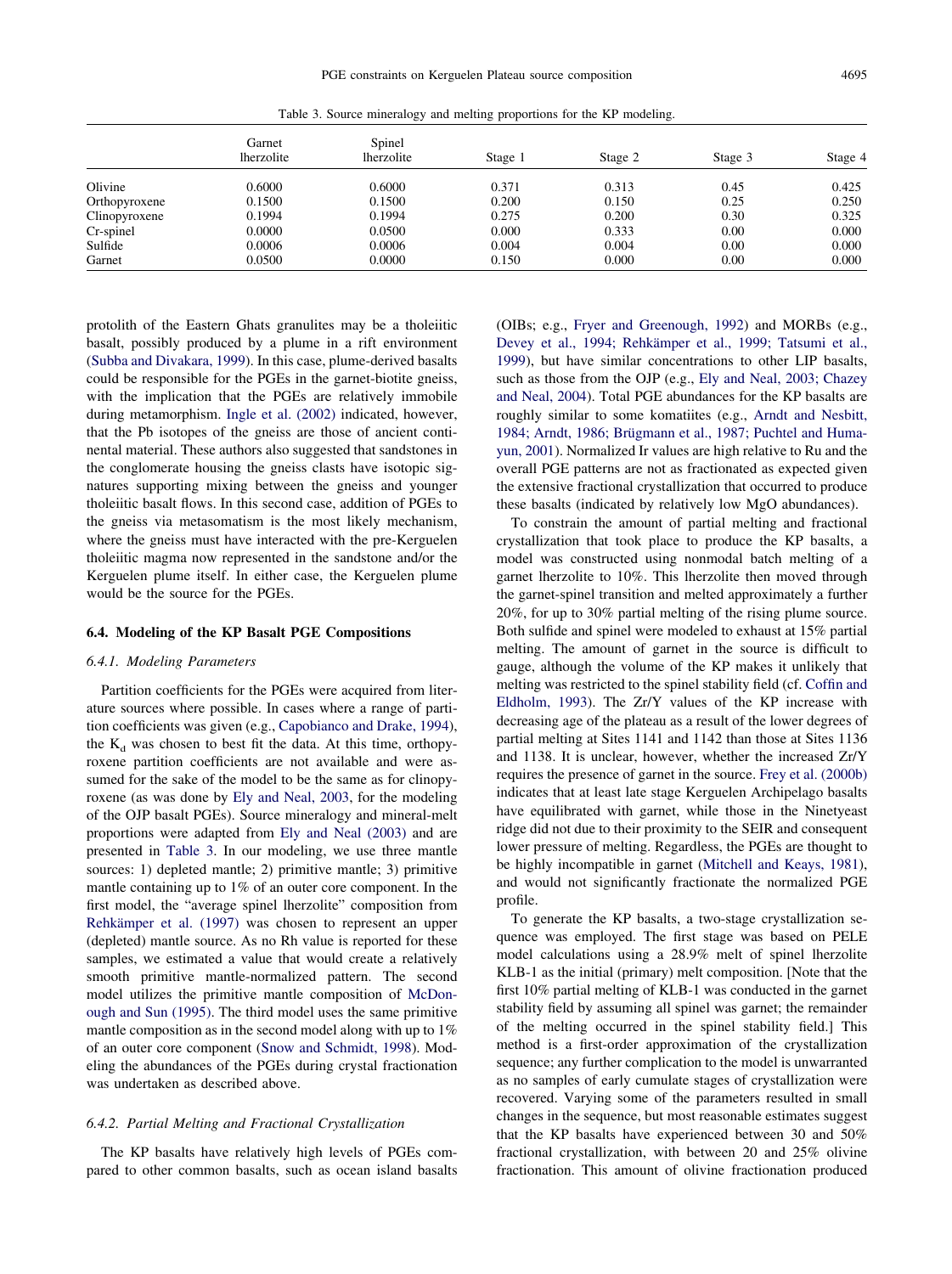<span id="page-11-0"></span>

Fig. 5. Modeling of the KP basalts using nonmodal batch melting of a depleted upper mantle (spinel lherzolite) source. Spinel lherzolite data from [Rehkämper et al. \(1997\).](#page-16-0) The "parental melt" is the concentration of the PGEs in the magma after olivine plus Cr-spinel fractionation (30%, 49:1), and the subsequent percentages indicate fractional crystallization of plagioclase, clinopyroxene, and titanomagnetite (15:9:1) after [Neal et al. \(2002\).](#page-15-0) The gray field represents the range of KP basalt compositions.

magmas with  $\sim$ 8–9 wt% MgO, which was at the upper end of the range defined by KP basalts analyzed in this study. Spinel crystallization in the models varied from  $\leq 1\%$  to almost 4%. Plagioclase and clinopyroxene usually became saturated at almost the same time, typically fractionating more plagioclase than clinopyroxene. Total abundance of these two phases ranged from 10%–25% by mass. As the MgO content of KLB-1 is low relative to other spinel lherzolites, using this composition provides a lower limit with regard to the amount of olivine fractionation required. For our modeling purposes, parameters were adjusted slightly based on both physical and chemical observations and previous work [\(Neal et al., 2002\)](#page-15-0). The MgO contents of the KP basalts require more olivine and/or clinopyroxene fractionation to occur than in the PELE models of the melt derived from KLB-1. As such, the first stage used in our model is 30% crystallization of olivine (98%) and Cr-spinel (2%). The second stage of crystallization is adapted from [Neal](#page-15-0) [et al. \(2002\)](#page-15-0) and involves 15% crystallization of 60% cpx, 36% plagioclase, and 4% titanomagnetite. The petrography supports this model [\(Neal et al., 2002\)](#page-15-0). As noted above, samples from Site 1141 the uppermost unit of Site 1142 contain altered, partially resorbed olivine crystals and small Cr-spinel crystals, indicating that while no longer stable, these phases were crystallizing at one point. Primary Cr-spinel crystals are only present in these samples when protected by an encapsulating olivine crystal, suggesting any and all other spinel crystals have been resorbed. The Cr abundances of these three samples  $(300-405 \mu g/g)$  are much higher than the other KP samples analyzed in this study  $(11-101 \mu g/g)$  The PELE modeling supports these observations, as in all cases spinel moves off of the liquidus before plagioclase and clinopyroxene precipitate.

# *6.4.3. Model 1*

The spinel lherzolite source contains insufficient PGEs to produce the KP basalt compositions via partial melting followed by fractional crystallization of the resulting magma (Fig. 5). Given the fractional crystallization requirements from the

MgO content of these basalts, the magmas that produced the KP basalts experienced close to 45% total crystallization. Therefore, the model significantly underestimates the amount of Ir, Ru, Rh, and Pt. Although this model can account for the lowest Pd abundance of the KP basalts, these are not true magmatic abundances because Pd was lost during low-temperature alteration. [Ely and Neal \(2003\)](#page-14-0) demonstrated that it was possible to preferentially remove more than half the primary Pd abundance by such low-temperature alteration (see their [fig. 1\)](#page-1-0). Subsequent stages of replenishment and fractional crystallization, as invoked by [Neal et al. \(2002\),](#page-15-0) serve to flatten the overall PGE profile (based on the partition coefficients for magnetite reported by [Capobianco et al., 1991,](#page-14-0) and [Capobianco](#page-14-0) [and Drake, 1994\)](#page-14-0), requiring more fractional crystallization to counter this. Adding several replenishments to the system does not alter the overall outcome of this model, which indicates that the KP source must have contained PGE abundances higher than those in depleted upper mantle.

It is important to note that this and all subsequent models produce the positive Ir anomaly seen in the KP basalts. The use of the  $K<sub>d</sub>$ s for Ir and Ru for Cr-spinel from [Puchtel and](#page-16-0) [Humayun \(2001\)](#page-16-0) are largely responsible for this effect. The more recent study of [Righter et al. \(2004\),](#page-16-0) which included experimental determination of the partition coefficients of Ir and Ru into spinel, does not resolve the anomaly issue. Their results indicate that the  $K_d^{spinel/melt}$  for Ir and Ru range from 5 to 22,000 and 76 to 1143, respectively. Again, depending on which values are chosen, model reproduction of PGE patterns both with and without Ir anomalies are possible. Preferential resorption of titanomagnetite may also produce this pattern.

## *6.4.4. Model 2*

The second model uses a primitive mantle source and the same melting-crystallization parameters as in Model 1 [\(Table](#page-10-0) [3\)](#page-10-0). Although the predicted PGE abundances are higher than that of our depleted mantle source model, it again fails to produce all of the PGE concentrations in the KP basalts [\(Fig. 6\)](#page-12-0). The resulting abundances for Ir, Ru, and Rh are still an order of magnitude too low, though the modeled Pt and Pd are in the range of the KP basalts. As neither the depleted upper mantle nor the primitive mantle can produce the PGE concentrations in the KP basalts, it appears that the plume source must have contained some other PGE-rich component. We have already demonstrated that assimilation of continental crust did not affect the PGE abundances in the Site 1136 and 1137 basalts. This PGE excess in the mantle, relative to what there should be assuming efficient metallic core segregation, could be a result of the addition of a meteoritic late veneer of PGEs to the Earth after core formation, which is subsequently mixed into the mantle (e.g., [Morgan, 1986\)](#page-15-0). However, the primitive mantle estimates of [McDonough and Sun \(1995\)](#page-15-0) already include this feature. We therefore suggest that an outer core component was included in the KP plume source.

# *6.4.5. Model 3*

If LIPs are plume-generated, the large size of some of them requires an origin at the core-mantle boundary (e.g., [Griffiths](#page-15-0) [and Campbell, 1990; Coffin and Eldholm, 1993, 1994\)](#page-15-0). Models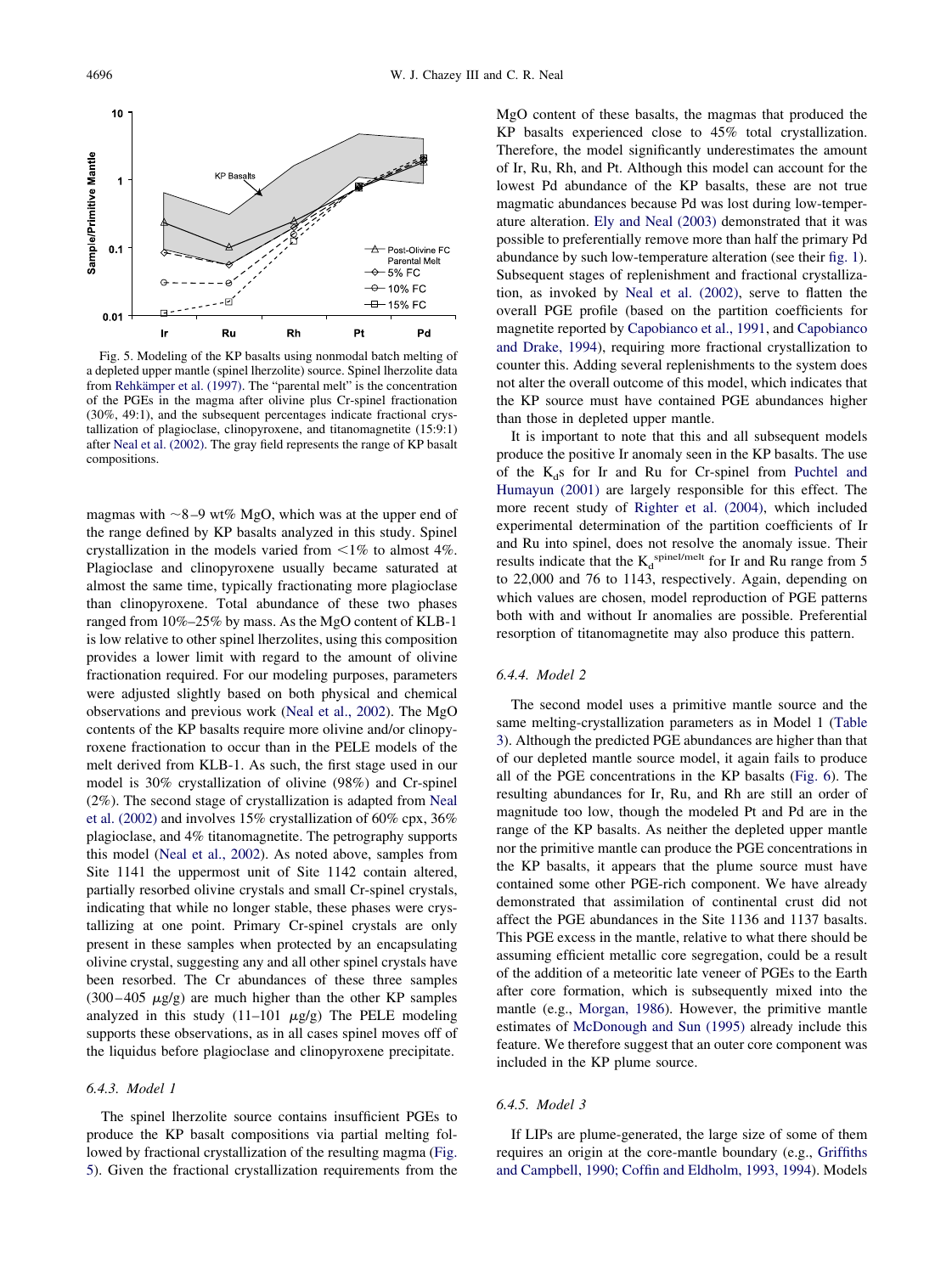<span id="page-12-0"></span>

Fig. 6. (a) Modeling of the KP basalts using nonmodal batch melting of a primitive mantle source [\(McDonough and Sun, 1995\)](#page-15-0). The parameters are otherwise identical to those in [Figure 5.](#page-11-0) The gray field represents the range of KP basalt compositions. Again the model fails to account for KP basalts with the highest PGE abundances. (b) Model of the KP basalts using the same parameters as [Figure 5,](#page-11-0) but including the RFC process of [Neal et al. \(2002\).](#page-15-0) The parental melt is the magma generated by replenishment of 5% by weight of the primary magma, with 8% magma escape, and 0.2% resorption after 15% of the original (3rd overall stage) magma crystallized. Subsequent fractionation of the assemblage plagioclase, clinopyroxene, and titanomagnetite would represent a third stage. The parental melt approaches the pattern but not the abundance of PGEs necessary to produce the KP basalts.

for plume-derived magmas have used geochemistry as evidence for such an interaction [\(Walker et al., 1995, 1997;](#page-16-0) [Brandon et al., 1999; Ely and Neal, 2003; Chazey and Neal,](#page-16-0) [2004\)](#page-16-0). Geophysical evidence suggests the presence of partial melts, convection, and strong physical heterogeneity at the D" layer (e.g., [Vidale et al., 1998; Vinnik et al., 1998\)](#page-16-0). Experimental studies indicate that percolation of the liquid outer core into the base of the mantle is possible [\(Shannon and Agee,](#page-16-0) [1998\)](#page-16-0), such that the outer core may influence the composition of a mantle plume at its source.

While we note that estimates for the amount of PGEs in the outer core are also model dependent, the available estimates [\(Table 2;](#page-7-0) [Snow and Schmidt, 1998\)](#page-16-0) illustrate the dramatic effect adding only a small amount of outer core to a plume source can have on the PGE contents in the derived basalts. The outer core material was "added" to primitive mantle by assuming 1% (for example) by weight core material metasomatized the plume source. The PGE abundances of the source material were then recalculated as a weighted average of plume and

core. Figures 7a,b show the effect of addition of 0.3 and 1% of outer core material, respectively, to the primitive mantle source. However, the magma generated by 15% fractional crystallization contains Ir and Ru abundances that are below the range of the KP basalts, but 15% is required by the modeling of the other trace elements [\(Neal et al., 2002\)](#page-15-0). Including up to



Fig. 7. Modeling of the KP basalts using nonmodal batch melting of a primitive mantle source [\(McDonough and Sun, 1995\)](#page-15-0) metasomatized by (a) 0.3% and (b) 1% outer core material from [Snow and Schmidt](#page-16-0) [\(1998\).](#page-16-0) (c) uses the same parameters as that of (a), but applies the outer core values generated from [Brandon et al. \(2003\).](#page-14-0) The gray fields represent the range of KP basalt compositions. Also plotted on each figure are compositions resulting from 15% fractional crystallization (as in [Fig. 5\)](#page-11-0) and 0.3% resorption of 1:3:6 olivine, clinopyroxene and titanomagnetite. Varying the degree of fractional crystallization, replenishment, and resorption presumed experienced by this PGEenriched primary melt can reproduce the full range of the KP basalts.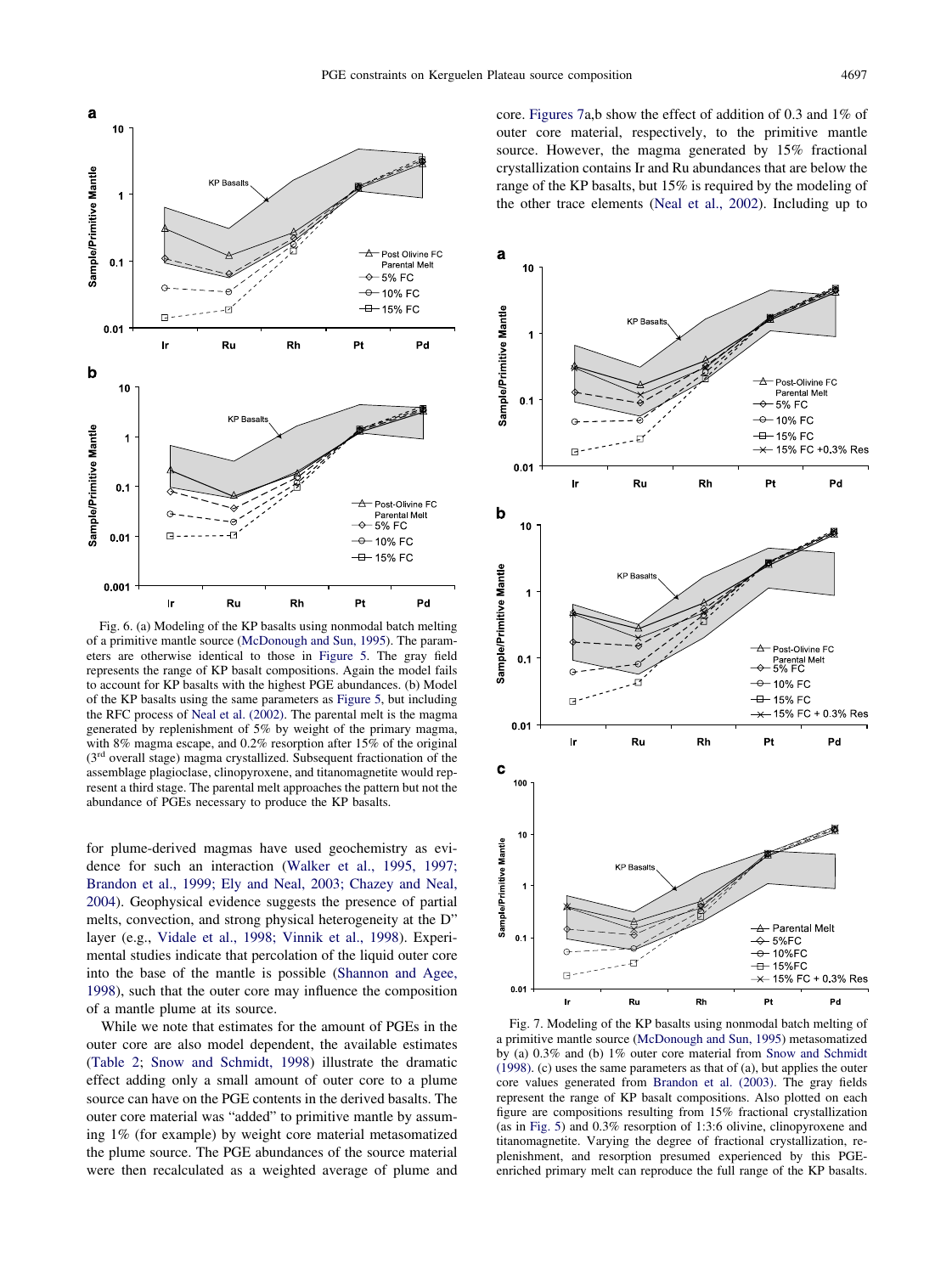<span id="page-13-0"></span>0.3% resorption of an olivine, clinopyroxene, and titanomagnetite cumulate (in the proportions 1:3:6) generates the range of abundances shown in [Figures 7a](#page-12-0),b and reported in [Table 1.](#page-3-0)

# *6.4.6. Model 4*

While the [Snow and Schmidt \(1998\)](#page-16-0) estimate is the only one available that predicts abundances for all of the PGEs in the earth's outer core, more recent models [\(Brandon et al., 2003\)](#page-14-0) indicate that the core may have crystallized over a longer period than that used by Snow and Schmidt. The Snow and Schmidt model assumes the core has crystallized instantaneously at 4.5 Ga, whereas the four models presented in [Bran](#page-14-0)[don et al. \(2003\)](#page-14-0) assume that at least some crystallization is still occurring today. To apply the new core data to the KP models, we first had to select a core crystallization model from [Brandon](#page-14-0) [et al. \(2003\).](#page-14-0) These authors indicated that either their model 3 (constant crystallization of the core starting at 4.3 Ga) or model 4 [delayed start to crystallization of the core (3.5 Ga) followed by an intermediate rate of cooling] best fit their data. In all cases, including the model of Snow and Schmidt, crystallization of the core progresses to 5.5 weight % of the Earth. We have chosen to apply model 4 of [Brandon et al. \(2003\)](#page-14-0) to the KP basalts.

As the models presented in [Brandon et al. \(2003\)](#page-14-0) only supply information on Pt, Re, and Os abundances, the remaining PGEs had to be estimated from these values. Osmium and Ir are of similar abundance in the [Snow and Schmidt \(1998\)](#page-16-0) model (176 and 188 ng/g, respectively) and we therefore chose to use the Os value from [Brandon et al. \(2003\)](#page-14-0) as representative of the Ir abundance. The Pd abundance was acquired by assuming that the ratio of Pt to Pd in the [Brandon et al. \(2003\)](#page-14-0) model would be the same of that as [Snow and Schmidt \(1998\).](#page-16-0) The Ru and Rh abundances were calculated assuming the ratios of Ir to Ru and Rh were also the same as that for [Snow and Schmidt](#page-16-0) [\(1998\).](#page-16-0) The new values for outer core are presented in [Table 2.](#page-7-0) Platinum and Pd abundances are  $\sim$ 7 times higher than the [Snow and Schmidt \(1998\)](#page-16-0) model, while those of Ir, Ru, and Rh, are approximately twice as high.

Other than these new PGE abundances for outer core, our Model 4 uses the same parameters as those of Model 3. All of the PGE abundances for outer core used in Model 4 are significantly higher than those used for Model 3, such that only 0.3% outer core is necessary to produce the Pt and Pd values of the KP [\(Fig. 7c](#page-12-0)). However, although Pt and Pd are modeled successfully with only 0.3% outer core, the Ir, Ru, and Rh fall short of the uppermost KP PGE abundances. This could be remedied either by decreasing the amount of Cr-spinel and titanomagnetite that fractionally crystallize in the model, or by choosing slightly lower partition coefficients for Ir, Ru, and Rh in Cr-spinel and titanomagnetite. Both of these options increase Ir, Ru, and Rh relative to Pt and Pd, allowing for Model 4 to successfully account for PGE abundances in the KP.

## **7. CONCLUSIONS**

The Kerguelen Plateau basalts from ODP Leg 183 have PGE abundances similar to those of komatiites and other LIPs, such as the Ontong Java Plateau. These relatively high abundances are not the result of sulfide accumulation, as deduced from petrography, lithophile/chalcophile element ratios, and geochemical modeling. While sulfide loss via alteration is a possibility, it is unlikely because removal of sulfide would also remove a significant portion of the PGEs. Sulfur saturation models, when applied to the KP basalts, suggest that the magma never became sulfur saturated and therefore never segregated an immiscible sulfide melt during its ascent. The high temperatures, high FeO abundances, and decreasing pressures associated with the rising Kerguelen plume combine to keep the sulfide capacity of the magma high enough to prevent sulfur saturation despite the extensive fractional crystallization experienced by the KP basalts. Using an experimentally determined melt composition and PELE modeling as a basis for a first-order approximation, a two-stage fractionation regime was developed for the KP basalts. The first involved 30% olivine plus Cr-spinel fractionation (49:1), and a second stage using a replenishment and fractional crystallization (RFC) model that included clinopyroxene, plagioclase, and titanomagnetite (15: 9:1) (cf. [Neal et al., 2002\)](#page-15-0).

The PGE patterns of the KP basalts are reproducible although we note that this is dependent upon certain modeling parameters. What cannot be produced via petrogenetic modeling is the flat transition from Pt to Pd on primitive mantlenormalized plots. This coupled with a lack of correlation with any fractionation indices leads to the conclusion that Pd has been preferentially mobilized during secondary alteration. The positive Ir anomaly is a result of it having a lower bulk D than Ru during olivine  $+$  Cr-spinel crystallization, while the variation in the Ir anomaly may also be due in part to crystallization and resorption of titanomagnetite later during magma evolution. While the PGE patterns can be reproduced using models that involve melts originating in both depleted and fertile mantle sources, neither can account for the overall PGE abundances in the KP basalts, which require a source that is enriched in the PGEs above the concentrations in primitive mantle. On the basis of current estimates of PGE partition coefficients, the PGE abundances in the KP basalts are consistent with a primitive mantle source enriched with up to 1% of outer core material as defined by [Snow and Schmidt \(1998\).](#page-16-0) Alternatively, 0.3% outer core material is sufficient if model 4 from [Brandon](#page-14-0) [et al. \(2003\)](#page-14-0) is used to calculate the outer core PGE abundances.

*Acknowledgments*—We are deeply indebted to the officers and crew of the R. V. *JOIDES Resolution* for the help and professionalism in obtaining drill cores during ODP Leg 192. We would like to thank Mike Rhodes and his group for the major element analyses. The ODP is sponsored by the US National Science Foundation (NSF) and participating countries under the management of Joint Oceanographic Institutions (JOI), Inc. Funding for this research was provided by grants from the United States Science Support Program to CRN. Thank you also to Dr. John Lassiter and Dr. Olivier Alard for reviews to an earlier version of this paper, and to 3 anonymous reviewers of the current version. The time and effort put in by the reviewers has greatly improved this paper.

*Associate editor:* A. Brandon

#### **REFERENCES**

Arndt N. T. and Nesbitt R. W. (1984) Magma mixing in komatiitic lavas from Munro Township, Ontario. In *Archaen Geochemistry* (ed. A. Kroner et al.), pp. 99-114. Springer-Verlag, Berlin.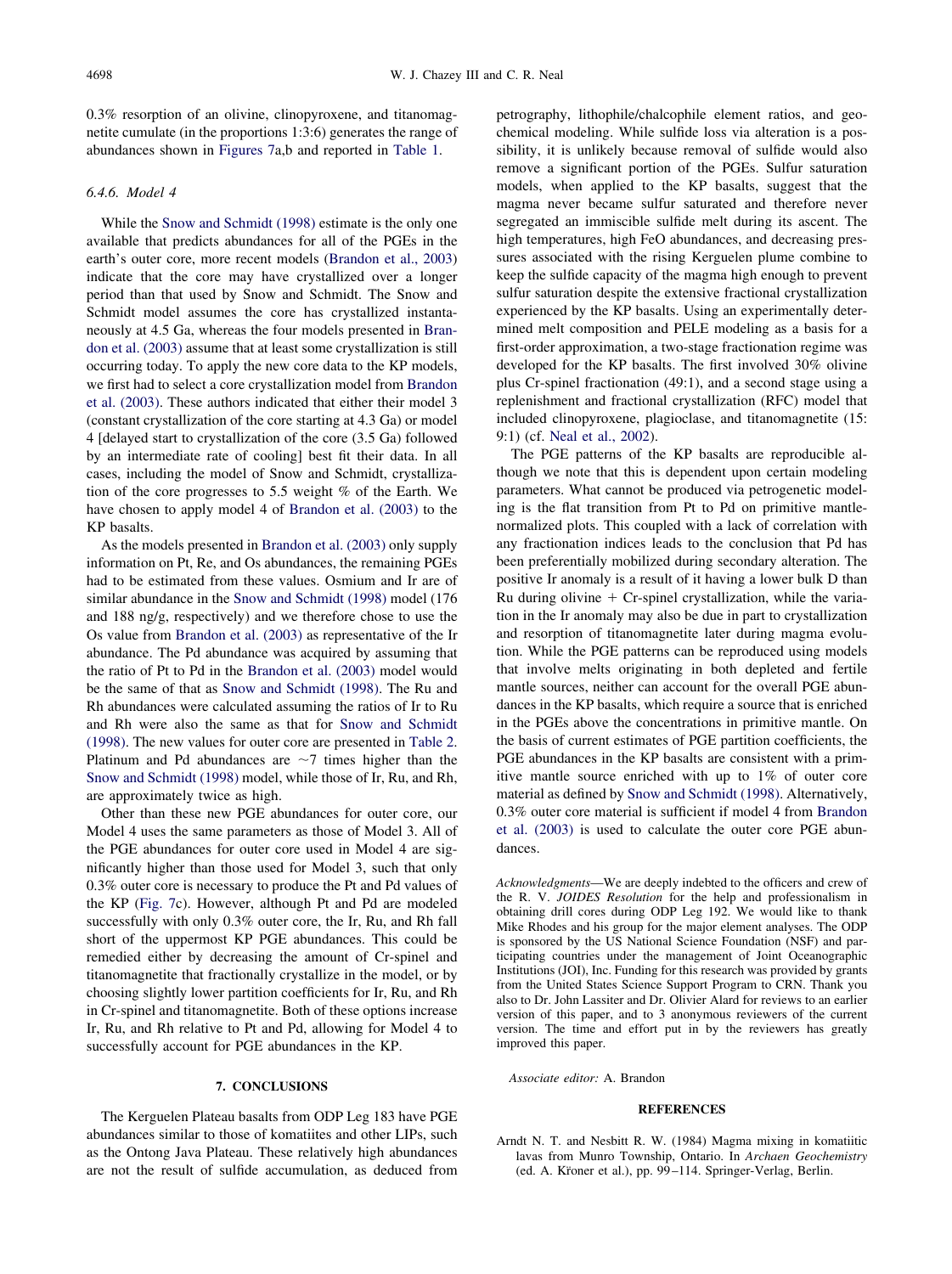- <span id="page-14-0"></span>Arndt N. T. (1986) Differentiation of komatiite flows. *J. Petrol.* **27,** 279–301.
- Baker D. R., Barnes S.-J., Simon G., and Bernier F. (2001) Fluid transport of sulfur and metals between sulfide melt and basaltic melt. *Can. Min.* **39,** 537–546.
- Ballhaus C. and Sylvester P. (2000) Noble metal enrichment processes in the Merensky Reed, Bushveld Complex. *J. Petrol.* **41,** 545–561.
- Barling J., Goldstein S. L., and Nicholls I. A. (1994) Geochemistry of Heard Island (Southern Indian Ocean): Characterization of an enriched mantle component and implications for enrichment of the sub–Indian Ocean mantle. *J. Petrol.* **35,** 1017–1053.
- Barnes S. J. (1993) Partitioning of the platinum-group elements and gold between silicate and sulphide magmas in the Munni Munni Complex, Western Australia. *Geochim. Cosmochim. Acta* **57,** 1277–1290.
- Barnes S. J., Naldrett A. J., and Gorton M. P. (1985) The origin of the fractionation of platinum-group elements in terrestrial magmas. *Chem. Geol.* **53,** 303–323.
- Barnes S.-J., Zientek M. L., and Seversen M. J. (1997) Ni, Cu, Au and platinum-group element contents of sulphides associated with intraplate magmatism. *Can. J. Earth. Sci.* **34,** 337–351.
- Bennett V. C., Norman M. D., and Garcia M. O. (2000) Rhenium and platinum group element abundances correlated with mantle source components in Hawaiian picrites: Sulphides in the plume. *Earth Planet. Sci. Lett.* **183,** 513–526.
- Bezmen N. I., Asif M., Brügmann G. E., Romanenko I. M., and Naldrett A. J. (1994) Distribution of Pd, Rh, Ru, Ir, Os and Au between sulfide and silicate melts. *Geochim. Cosmochim. Acta* **58,** 1251–1260.
- Birkhold A. (2000) A geochemical investigation of San Cristobal (Makira) basement: Evidence for the presence of Ontong Java Plateau crust. Ph.D. thesis. University of Notre Dame.
- Borisov A. and Palme H. (1997) Experimental determination of the solubility of platinum in silicate melts. *Geochim. Cosmochim. Acta* **61,** 4349–4357.
- Boudreau A. E. (1999) PELE—A version of the MELTS software program for the PC platform. *Comp. Geosci*. **25,** 201–203.
- Bowles J. F. W., Gize A. P., Vaughan D. J., and Norris S. J. (1994) Development of platinum-group minerals in laterites—Initial comparison of organic and inorganic controls. *Trans. Instn. Min. Metall. Sect. B Appl. Earth Sci.* **103,** B53–B56.
- Brandon A. D., Norman M. D., Walker R. J., and Morgan J. W. (1999) <sup>186</sup>Os-<sup>187</sup>Os systematics of Hawaiian picrites. *Earth Planet. Sci. Lett.* **174,** 25–42.
- Brandon A. D., Walker R. J., Puchtel I. S., Becker H., Humayun M., and Revillon S. (2003) <sup>186</sup>Os-<sup>187</sup>Os systematics of Gorgona Island komatiites: Implications for early growth of the inner core. *Earth Planet. Sci. Lett.* **206,** 411–426.
- Brügmann G. E., Arndt N. T., Hofmann A. W., and Tobschall H. J. (1987) Noble metal abundances in komatiite suites from Alexo, Ontario and Gorgona Island, Colombia. *Geochim. Cosmochim. Acta* **51,** 2159–2169.
- Brügmann G. E., Naldrett A. J., Asif M., Lightfoot P. C., Gorbachev N. S., and Ferorenko V. A. (1993) Siderophile and chalcophile metals as tracers of the evolution of the Siberian Trap in the Noril'sk region, Russia. *Geochim. Cosmochim. Acta* **57,** 2001– 2018.
- Campbell I. H. and Griffiths R. W. (1990) Implications of mantle plume structure for the evolution of of flood basalts. *Earth Planet. Sci. Lett.* **99,** 79–93.
- Capobianco C. J., Drake M. J., and Rogers P. S. Z. (1990) Experimental solubilities and partitioning behavior of noble metals among lithophile magmatic phases. *Proc. Lunar Planet. Sci. Conf.* **21,** 166– 167.
- Capobianco C. J., Drake M. J., and Rogers P. S. Z. (1991) Crystal/melt partitioning of Ru, Rh and Pd for silicate and oxide basaltic liquidus phases. *Proc. Lunar Planet. Sci. Conf.* **22,** 179–180.
- Capobianco C. J. and Drake M. J. (1994) Partitioning and solubility of PGEs in oxides and silicates. *Min. Mag.* **58A**, 144–145.
- Capobianco C. J., Hervig R. L., and Drake M. J. (1994) Experiments on crystal/liquid partitioning of Ru, Rh and Pd for magnetite and hematite solid solutions crystallized from silicate melt. *Chem. Geol.* **113,** 23–43.
- Chazey W. J. III. (2004) Platinum-group element geochemistry of large igneous provinces: Source characteristics, geochemical modeling and the role of sulfide saturation. Ph.D. diss. University of Notre Dame.
- Chazey W. J. III, Neal C. R., Jain J. C., and Kinman W. S. (2003) A reappraisal of Rb, Y, Zr, Pb and Th values in Geochemical Reference Material BHVO-1. *Geostand. Newsl.* **27,** 181–192.
- Chazey W. J. III and Neal C. R. (2004) LIP magma petrogenesis from source to surface: Platinum-group element evidence from Ontong Java Plateau basalts recovered during ODP Leg 192. *J. Geol. Soc. Lond. Spec. Pub.* **229,** 219–238.
- Coffin M. F. and Eldholm O. (1993) Scratching the surface: Estimating dimensions of large igneous provinces. *Geology* **21,** 515–518.
- Coffin M. F. and Eldholm O. (1994) Large igneous provinces: Crustal structure, dimensions and external consequences. *Rev. Geophys.* **32,** 1–36.
- Coffin M. F., Frey F. A., Wallace P. J., Antretter M., Arndt N. T., Barling J., Boehm F., Borre M. K., Coxall H. K., Damuth D., Delius H., Duncan R. A., Inokuchi H., Keszthelyi L., Mahoney J. J., Moore C. L., Müller R. D., Neal C. R., Nicolaysen K. E., Pringle M. S., Reusch D. N., Saccocia P. J., Teagle D. A. H., Wähnert V., Weis D., Wise S. W. Jr., and Zhao X. (2000) *Proceedings of the Ocean Drilling Program: Leg 183 Initial Reports.* Texas A&M University, College Station, TX, USA.
- Davies H. L., Sun S-s., Frey F. A., Gautier I., McCulloch M., Price R. C., Bassias Y., Klootwijk C. T., and Leclaire L. (1989) Basalt basement from the Kerguelen Plateau and the trail of the Dupal plume. *Contrib. Mineral. Petrol.* **103,** 457–469.
- Devey C. W. Garbe-Schönberg C.-D., Stoffers P., Chauvel C., and Mertz D. F. (1994) Geochemical effects of dynamic melting beneath ridges: Reconciling major and trace element variations in Kolbeinsey (and global) mid-ocean ridge basalt. *J. Geophys. Res.* **99,** 9077–9095.
- Duncan R. A. (2002) A time frame for the construction of the Kerguelen Plateau and Broken Ridge. *J. Petrol.* **43,** 1109–1119.
- Ely J. C., Neal C. R., O'Neill J. A., and Jain J. C. (1999) Quantifying the platinum group elements (PGEs) and gold in geological samples using cation exchange pretreatment and ultrasonic nebulization inductively coupled plasma-mass spectrometry (USN-ICP-MS). *Chem. Geol.* **157,** 219–234.
- Ely J. C. and Neal C. R. (2001) Method of data reduction and uncertainty estimation for platinum-group element (PGE) data using inductively coupled plasma-mass spectrometry (ICP-MS). *Geostand. Newsl.* **26,** 31–39.
- Ely J. C. and Neal C. R. (2003) Using platinum group elements to investigate the origin of the Ontong Java Plateau, SW Pacific. *Chem. Geol.* **196,** 235–257.
- Ertel W., O'Neill H. St. C., Sylvester P. J., and Dingwell D. B. (1999) Solubilities of Pt and Rh in a haplobasaltic silicate melt at 1300°C. *Geochim. Cosmochim. Acta* **63,** 2439–2449.
- Farnetani C. G., Richards M. A., and Ghiorso M. S. (1996) Petrological models of magma evolution and deep crustal structure beneath hotspots and flood basalt provinces. *Earth Planet. Sci. Lett.* **143,** 81–94.
- Farnetani C. G., Legras B., and Tackley P. J. (2002) Mixing and deformations in mantle plumes. *Earth Planet. Sci. Lett.* **196,** 1–15.
- Fitton J. G. and Godard M. M. (2004) Origin and evolution of magmas on the Ontong Java Plateau. *J. Geol. Soc. Lond. Spec. Pub.* **229,** 151–178.
- Frey F. A. and Weis D. (1995) Temporal evolution of the Kerguelen plume: Geochemical evidence from  $\sim$ 38 to 82 Ma lavas forming the Ninetyeast Ridge. *Contrib. Mineral. Petrol.* **121,** 12–28.
- Frey F. A. and Weis D. (1996) Reply to the Class et al. discussion of 'Temporal evolution of the Kerguelen Plume: geochemical evidence from 38 to 82 Ma lavas from the Ninetyeast Ridge'. *Contrib. Mineral. Petrol.* **124,** 104–110.
- Frey F. A., McNaughton N. J., Nelson D. R., de Laeter J. R., and Duncan R. A. (1996) Petrogenesis of the Bunbury basalt, Western Australia: Interaction between the Kerguelen plume and Gondwana lithosphere? *Earth Planet. Sci. Lett.* **144,** 163–183.
- Frey F. A., Coffin M. F., Wallace P. J., Weis D., Zhao X., Wise S. W. Jr., Wähnert V., Teagle D. A. H., Saccocia P. J., Reusch D. N., Pringle M. S., Nicolaysen K. E., Neal C. R., Müller R. D., Moore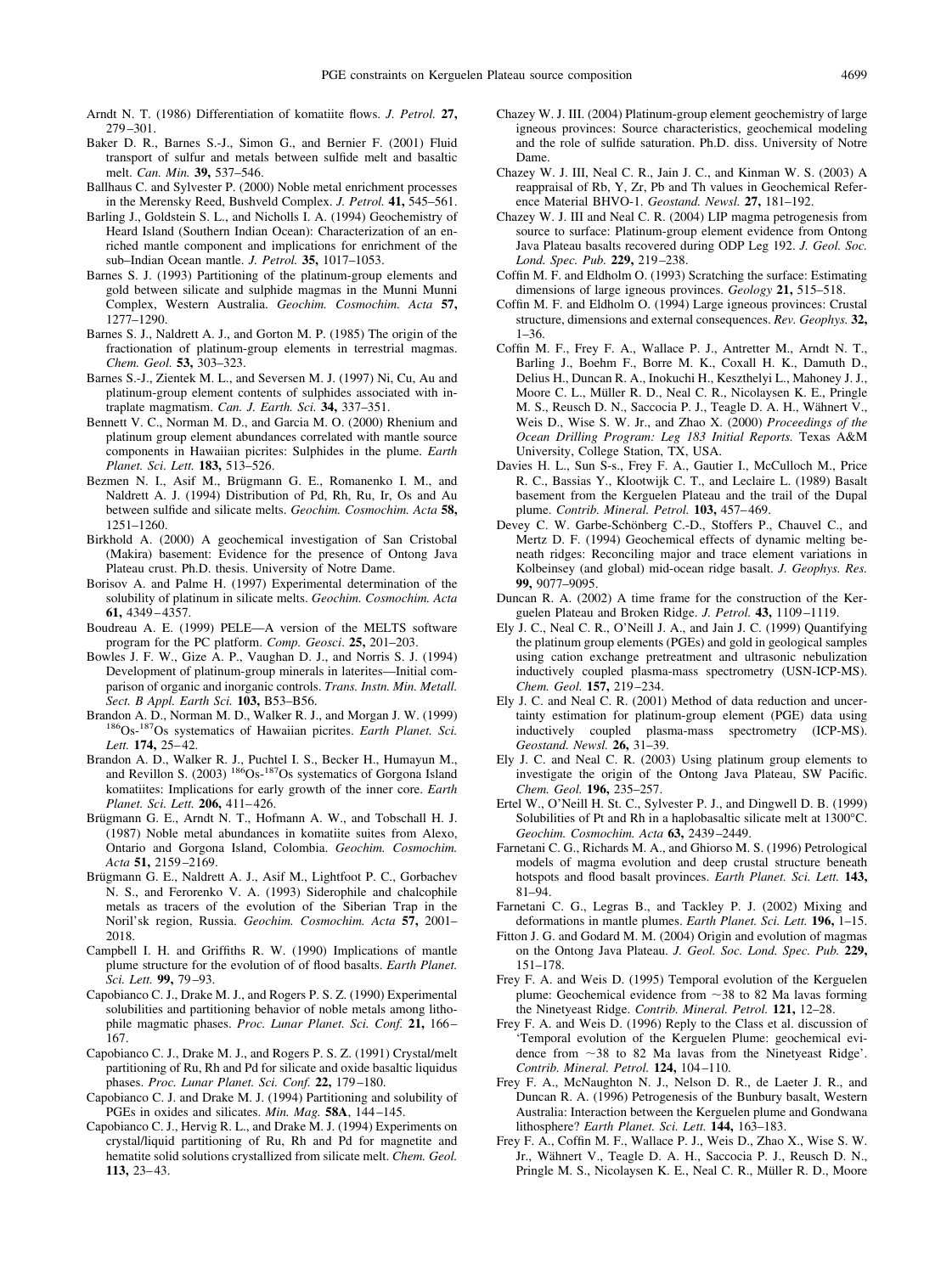<span id="page-15-0"></span>C. L., Mahoney J. J., Keszthelyi L., Inokuchi H., Duncan R. A., Delius H., Damuth J. E., Damasceno D., Coxall H. K., Borre M. K., Boehm F., Barling J., Arndt N. T., and Antretter M. (2000a) Origin and evolution of a submarine large igneous province: The Kerguelen Plateau and Broken Ridge, southern Indian Ocean. *Earth Planet. Sci. Lett.* **176,** 73–89.

- Frey F. A., Weis D., Yang H.-J., Nicolaysen K., Leyrit H., and Giret A. (2000b) Temporal geochemical trends in Kerguelen Archipelago basalts: Evidence for decreasing magma supply from the Kerguelen plume. *Chem. Geol.* **164,** 61–80.
- Frey F. A., Weis D., Borisova A. Y., and Xu G. (2002) Involvement of continental crust in the formation of the cretaceous Kerguelen Plateau: New perspectives from ODP Leg 120 Sites. *J. Petrol.* **43,** 1207–1239.
- Fryer B. J. and Greenough J. D. (1992) Evidence for mantle heterogeneity from platinum-group element abundances in Indian Ocean basalts. *Can. J. Earth Sci.* **29,** 2329–2340.
- Gao S., Luo T.-C., Zhang B.-R., Zhang H.-F., Han Y.-W., Zhao Z.-D., and Hu Y.-K. (1998) Chem. composition of the continental crust as revealed by studies in East China. *Geochim. Cosmochim. Acta* **62,** 1959–1975.
- Green T. H. (1994) Experimental studies of trace-element partitioning applicable to igneous petrogenesis—Sedona 16 years later. *Chem. Geol.* **117,** 1–36.
- Griffiths R. W. and Campbell I. H. (1990) Stirring and structure in mantle starting plumes. *Earth Planet. Sci. Lett.* **99,** 66–78.
- Hart S. R. and Ravizza G. E. (1996) Os partitioning between phases in lherzolite and basalt. In *Earth Processes: Reading the Isotopic Code* (eds. A. Basu and S. R. Hart), 123–124. American Geophysical Union, Washington DC, USA.
- Hassler D. R. and Shimizu N. (1998) Osmium isotopic evidence for ancient subcontinental lithospheric mantle beneath the Kerguelen islands, Southern Indian Ocean. *Science* **280,** 418–421.
- Hill E., Wood B. J., and Blundy J. D. (2000) The effect of Ca-Tschermaks component on trace element partitioning between clinopyroxene and silicate melt. *Lithos* **53,** 203–215.
- Hirose K. and Kushiro I. (1993) Partial melting of dry peridotites at high pressures: Determination of compositions of melts segregated from peridotite using aggregates of diamond. *Earth Planet. Sci. Lett.* **114,** 477–489.
- Holzheid A. and Grove T. L. (2002) Sulfur saturation limits and their implications for core formation scenarios for terrestrial planets. *Am. Min.* **87,** 227–237.
- Ingle S., Weis D., and Frey F. A. (2002) Indian continental crust recovered from Elan Bank, Kerguelen Plateau (ODP Leg 183, Site 1137). *J. Petrol.* **43,** 1241–1257.
- Ionov D. A., Hoefs J., Wedepohl K. H., and Wiechert U. (1992) Content and isotopic composition of sulphur in ultramafic xenoliths from central Asia. *Earth Planet. Sci. Lett.* **111,** 289–286.
- Jenner G. A., Longerich H. P., Jackson S. E., and Fryer B. J. (1990) ICP-MS—A powerful tool for high-precision trace-element analysis in Earth sciences: Evidence from analysis of selected U. S. G. S. reference samples. *Chem. Geol.* **83,** 133–148.
- Keays R. R. (1995) The role of komatiitic and picritic magmatism and S-saturation in the formation of ore deposits. *Lithos* **34,** 1–18.
- Keays R. R. and Scott R. B. (1976) Precious metals in ocean ridge basalts: Implications for basalts as source rocks for gold mineralisation. *Econ. Geol.* **71,** 705–720.
- Kent R. W., Pringle M. S., Müller R. D., Saunders A. D., and Ghose N. C. (2002)<sup>40</sup>Ar/<sup>39</sup>Ar geochronology of the Rajmahal basalts, India and their relationshp to the Kerguelen Plateau. *J. Petrol.* **43,** 1141–1153.
- Kumagai I. (2002) On the anatomy of mantle plumes: Effect of the viscosity ratio on entrainment and stirring. *Earth Planet. Sci. Lett.* **198,** 211–224.
- Lightfoot P. C., Naldrett A. J., Gorbachev N. S., Doherty W., and Fedorenko V. A. (1990) Geochemistry of the Siberian Trap of the Noril'sk area, USSR, with implications for the relative contributions of crust and mantle to flood basalt magmatism. *Contrib. Min. Petrol.* **104,** 631–644.
- Luguet A., Lorand J-P., and Syler M. (2003) Sulfide petrology and highly siderophile element geochemistry of abyssal peridotites: A coupled study of samples from the Kane Fracture Zone (45°W

23°20N, MARK area, Atlantic Ocean). *Geochim. Cosmochim. Acta* **67,** 1553–1570.

- Mahoney J. J., Macdougall J. D., Lugmair G. W., and Gopalan K. (1983) Kerguelen hotspot source for Rajmahal Traps and Ninetyeast Ridge? *Nature* **303,** 385–389.
- Mahoney J. J., Storey M., Duncan R. A., Spencer K. J., and Pringle M. (1993) Geochemistry and age of the Ontong Java Plateau. In *The Mesozoic Pacific: Geology Tectonics and Volcanism,*pp. 233–261. Geophysical Monograph 77. American Geophysical Union, Washington, DC, USA.
- Mahoney J. J., Jones W. B., Frey F. A., Salters V. J. M., Pyle D. G., and Davies H. L. (1995) Geochemical characteristics of lavas from Broken Ridge, the Naturaliste Plateau and southernmost Kerguelen Plateau: Cretaceous plateau volcanism in the southeast Indian Ocean. *Chem. Geol.* **120,** 315–345.
- Mattielli N., Weis D., Scoates J. S., Shimizu N., Mennessier J.-P., Grégoire M., Cottin J.-Y., and Giret A. (1999) Evolution of heterogeneous lithospheric mantle in a plume environment beneath the Kerguelen Archipelago. *J. Petrol.* **40,** 1721–1744.
- Mavrogenes J. A. and O'Neill H. S. C. (1999) The relative effects of pressure, temperature and oxygen fugacity on the solubility of sulfide in mafic magmas. *Geochim. Cosmochim. Acta* **63,** 1173– 1180.
- McDonough W. F. and Sun S.-S. (1995) The composition of the Earth. *Chem. Geol.* **120,** 223–253.
- Mitchell R. H. and Keays R. R. (1981) Abundance and distribution of gold, palladium and iridium in some spinel and garnet lherzolites: Implications for the nature and origin of precious metal-rich intergranular components in the upper mantle. *Geochim. Cosmochim. Acta* **45,** 2425–2442.
- Mohr B. A. R., Wähnert V., Lazarus D. (2002) Mid-Cretaceous paleobotany and palynology of the central Kerguelen Plateau, southern Indian Ocean (ODP Leg 183, Site 1138). *Proc. ODP Sci. Results* **183,** 1–39.
- Moore J. G. and Schilling J. G. (1973) Vesicles, water and sulfur in Reykjanes Ridge basalts. *Contrib. Mineral. Petrol.* **41,** 105–118.
- Morgan J. W. (1986) Ultramafic xenoliths: Clues to Earth's late accretionary history. *J. Geophys. Res.* **91,** 12375–12387.
- Neal C. R. (2001) The interior of the moon: The presence of garnet in the primitive, deep lunar mantle. *J. Geophysical. Res.* **106,** 27865– 27885.
- Neal C. R., Mahoney J. J., Kroenke L. W., Duncan R. A., and Petterson M. G. (1997) The Ontong Java Plateau. In *Large Igneous Provinces: Continental, Oceanic and Planetary Flood Volcanism,* pp. 183–216. Geophysical Monograph 100. American Geophysical Union, Washington, DC, USA.
- Neal C. R., Mahoney J. J., and Chazey W. J. III (2002) Mantle sources and the highly variable role of continental lithosphere in basalt petrogenesis of the Kerguelen Plateau and Broken Ridge LIP: Results from ODP Leg 183. *J. Petrol.* **43,** 1177–1205.
- Nicolaysen K., Bowring S., Frey F., Weis D., Ingle S., Pringle M. S., Coffin M. F., and the Leg 183 Scientific Party. (2001) Provenance of Proterozoic garnet-biotite gneiss recovered from Elan Bank, Kerguelen Plateau, southern Indian Ocean. *Geology* **29,** 235–238.
- Norman M. D. and Garcia M. O. (1999) Primitive magmas and source characteristics of the Hawaiian plume: Petrology and geochemistry of shield picrites. *Earth Planet. Sci. Lett.* **168,** 27–44.
- O'Neill H. St. C. and Mavrogenes J. A. (2002) The sulfide capacity and the sulfur content at sulfide saturation of silicate melts at 1400°C and 1 bar. *J. Petrol.* **43,** 1049–1087.
- Peach C. L., Mathez E. A., Keays R. R., and Reeves S. J. (1994) Experimentally determined sulfide melt-silicate melt partition coefficients for iridium and palladium. *Chem. Geol.* **117,** 361–377.
- Prichard H. M. and Lord R. A. (1990) Evidence for differential mobility of platinum-group elements in the secondary environment in Shetland ophiolite complex. *Trans. Instn. Min. Metall. Sect. B Appl. Earth Sci.* **103,** B79–B86.
- Pringle M. S. and Duncan R. A. (2000) Basement ages from the southern and central Kerguelen plateau and Broken Ridge (abstract). In *2000 Spring Meeting Abstracts.* AGU.
- Puchtel I. S., Hofmann A. W., Mezger K., Shchipansky A. A., Kulikov V. S., and Kulikova V. V. (1996) Petrology of a 2.41 Ga remark-